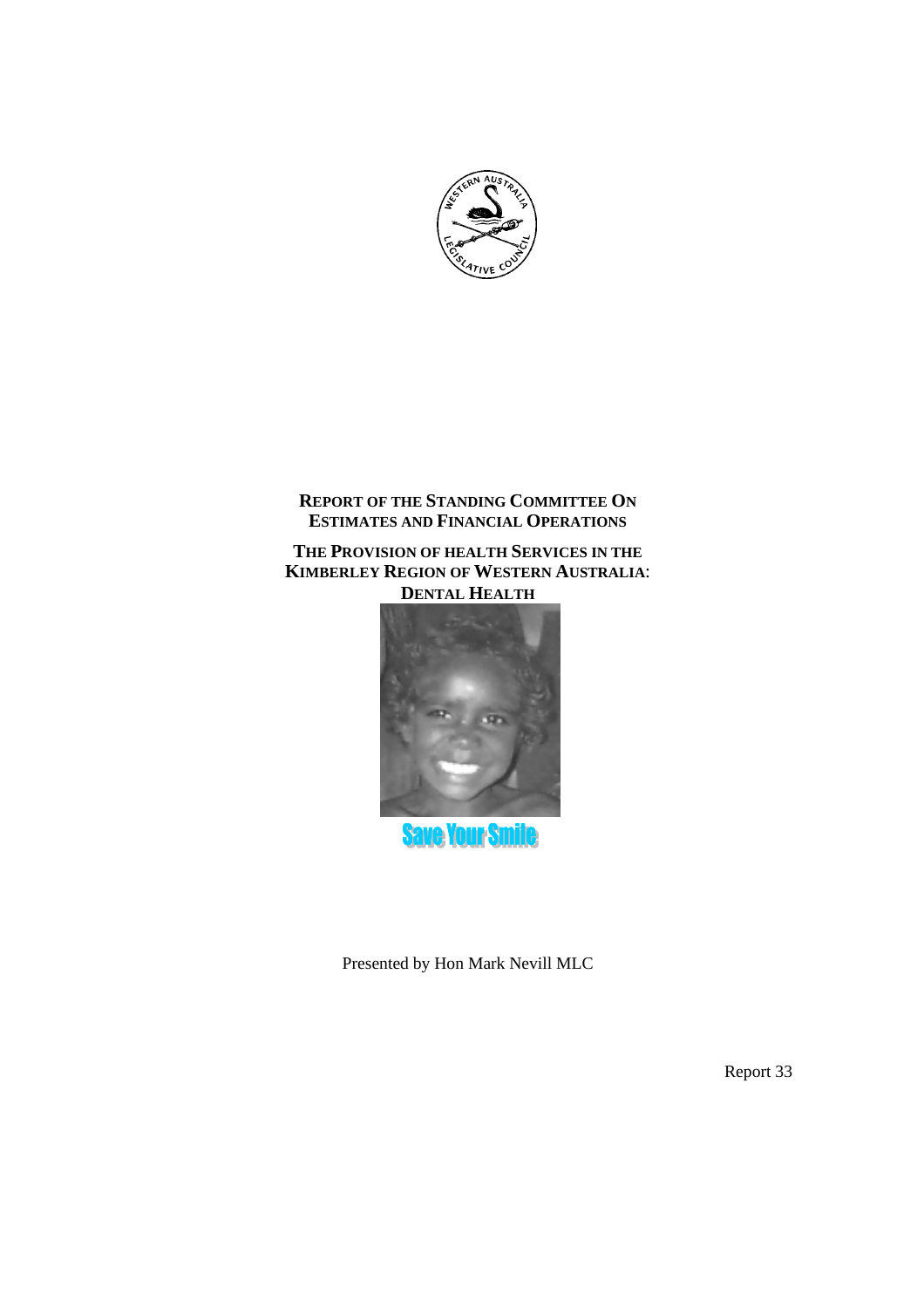# **STANDING COMMITTEE ON ESTIMATES AND FINANCIAL OPERATIONS**

## **Date first appointed:**

December 21 1989

# **Terms of Reference:**

- 1. There is hereby appointed a Standing Committee to be known as the *Estimates and Financial Operations Committee.*
- 2. The committee consists of 5 members.
- 3. The functions of the Committee are to consider and report on:
	- (a) the estimates of expenditure laid before the Council each year; and
	- (b) any matter relating to the financial administration of the State.
- 4. The Committee shall report on the estimates referred under clause 3 by or within one sitting day of the day on which the second reading of the *Appropriation (Consolidated Revenue Fund) Bill* is moved.
- 5. For the purposes of clause 3(a), the House may appoint not more than 6 members at any stage of its examination.
- 6. A reference in clause 3 to "estimates of expenditure" includes continuing appropriations, however expressed, that do not require annual appropriations.
- 7. The Committee may initiate investigations under clause 3(b) without prejudice to the right of the Council to refer any such matter.

## **Members as at the time of this inquiry:**

Hon Mark Nevill MLC Hon Muriel Patterson MLC Hon Ed Dermer MLC Hon Simon O'Brien MLC Hon Ljiljanna Ravlich MLC

# **Staff as at the time of this inquiry:**

Mr Paul Grant, Advisory Officer Ms Lisa Hanna, Research Officer

## **Address:**

Parliament House, Perth WA 6000, Telephone (08) 9222 7222 Website: http://www.parliament.wa.gov.au

## **ISBN 0 7307 6437 0**

**Cover:** Photograph of Adnasha Moora from the Yakanarra Community School.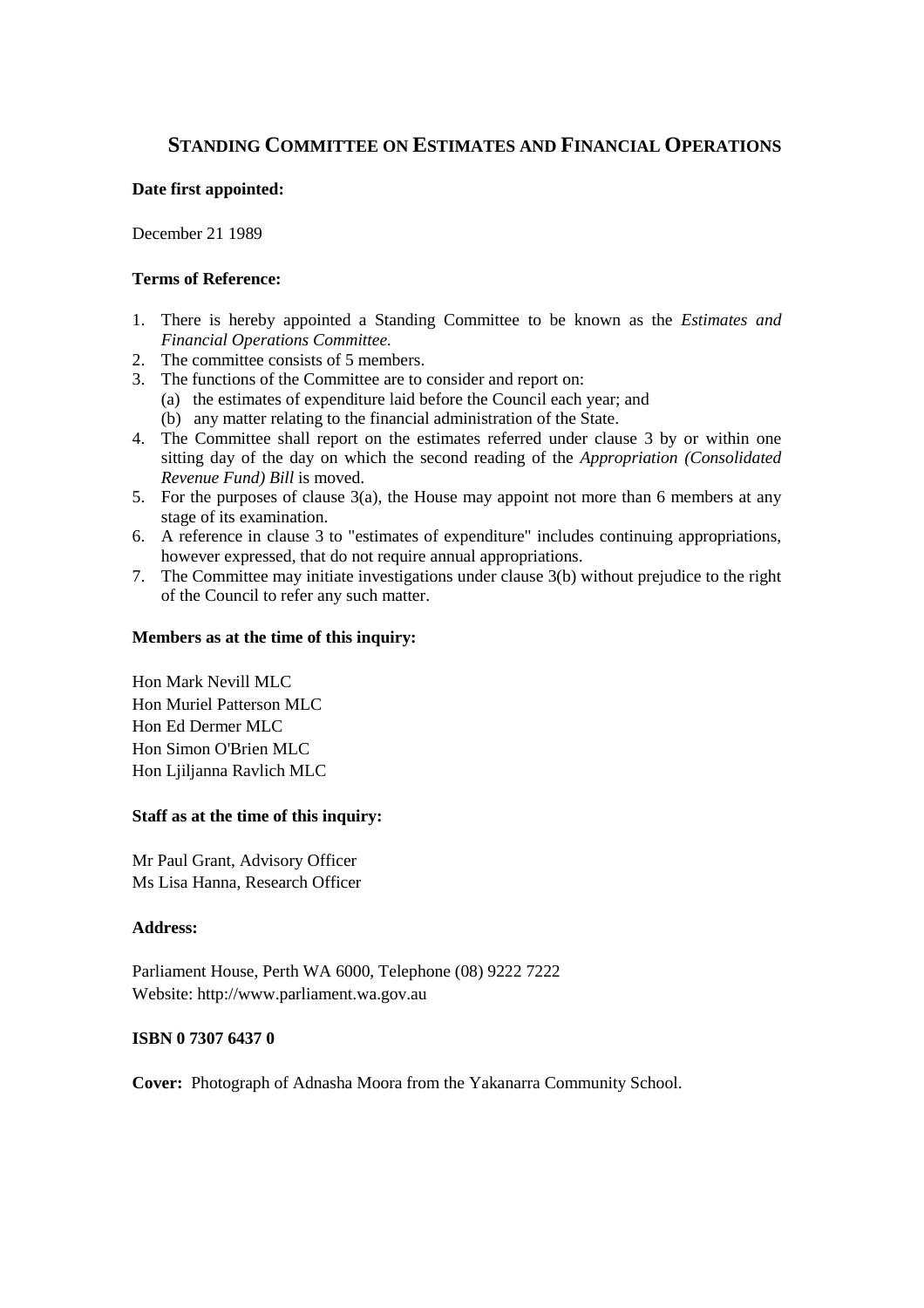# **Government Response**

This Report is subject to Standing Order 337:

*After tabling, the Clerk shall send a copy of a report recommending action by, or seeking a response from, the Government to the responsible Minister. The Leader of the Government or the Minister (if a Member of the Council) shall report the Government's response within 4 months.*

The four-month period commences on the date of tabling.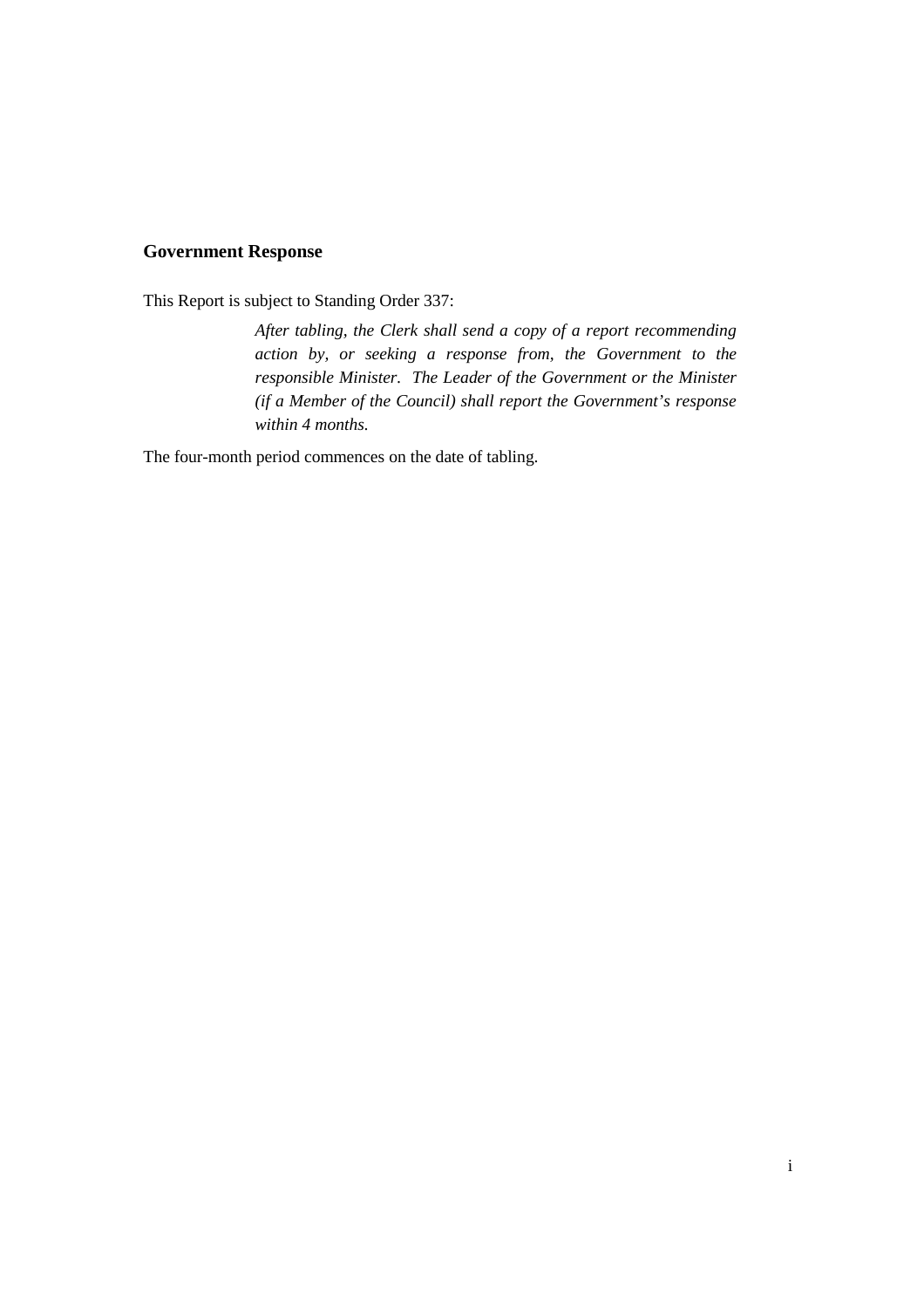# **CONTENTS**

| 2                |  |  |  |  |  |
|------------------|--|--|--|--|--|
| 3 <sup>1</sup>   |  |  |  |  |  |
|                  |  |  |  |  |  |
|                  |  |  |  |  |  |
|                  |  |  |  |  |  |
| $\boldsymbol{4}$ |  |  |  |  |  |
|                  |  |  |  |  |  |
|                  |  |  |  |  |  |
|                  |  |  |  |  |  |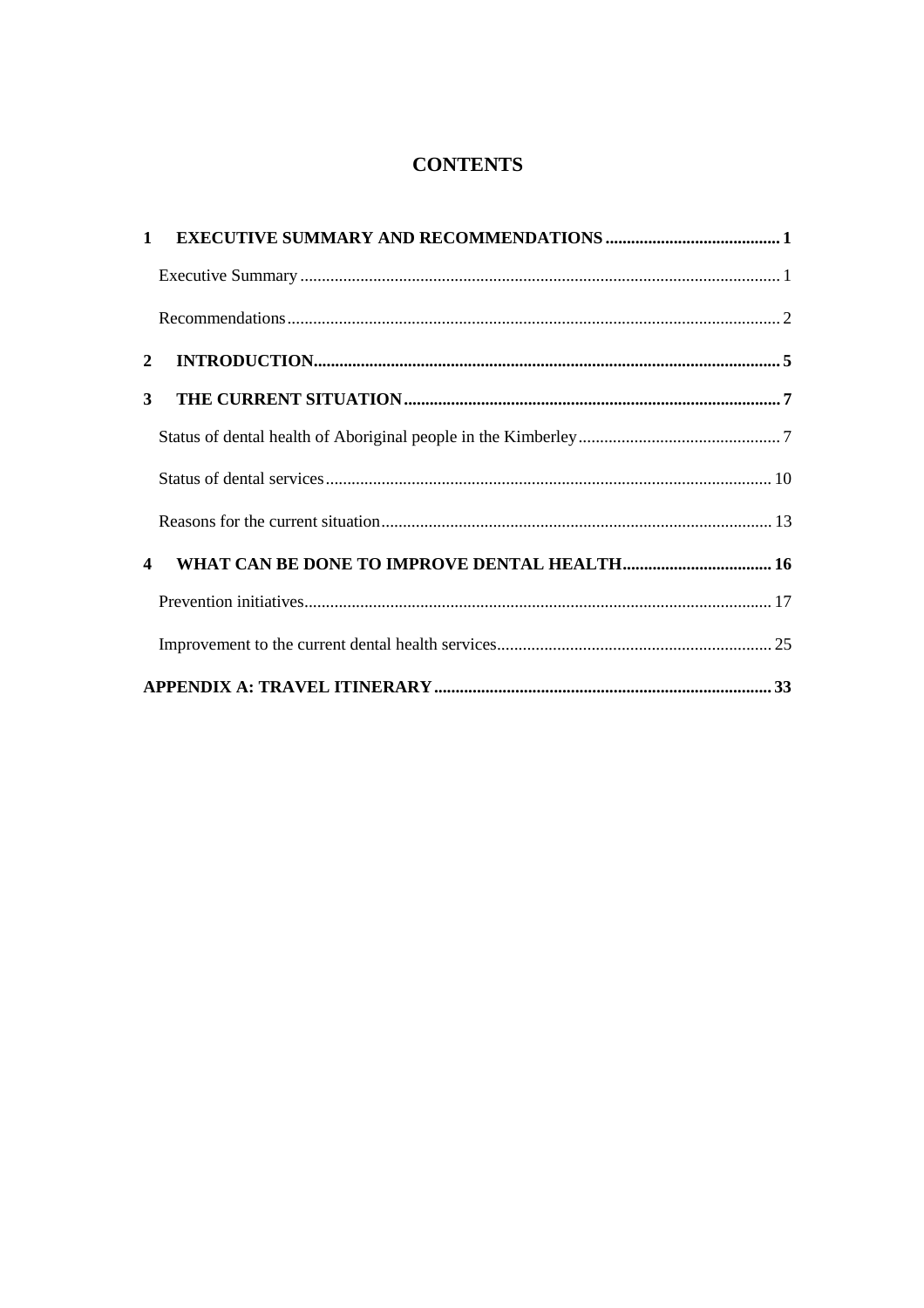## **REPORT OF THE STANDING COMMITTEE ON ESTIMATES AND FINANCIAL OPERATIONS**

#### **IN RELATION TO**

# **THE PROVISION OF HEALTH SERVICES IN THE KIMBERLEY REGION OF WESTERN AUSTRALIA: DENTAL HEALTH**

# **1 EXECUTIVE SUMMARY AND RECOMMENDATIONS**

# **Executive Summary**

- 1.1 In the Kimberley region of Western Australia, dental health is one of the biggest health problems. The Aboriginal people are experiencing what can be described as an epidemic of dental disease. The dental services are not adequate to meet the need of the Aboriginal people living in the Kimberley.
- 1.2 The problem of dental health of the Aboriginal people and the problems associated with the dental service provision in the Kimberley are not a new phenomenon and are well recognised.
- 1.3 The Standing Committee on Estimates and Financial Operations ("the Committee") is of the view that the State Government is currently failing in its commitment<sup>1</sup> to provide access to quality health care for all people living in remote areas of Western Australia by allowing dental health standards to continue to deteriorate in the Kimberley.
- 1.4 This report seeks to present some practical suggestions for action in order to improve the current poor status of dental health of the Aboriginal people in the Kimberley and thus improve their quality of life. It is the aim of the Committee that the implementation of the recommendations of this report will contribute to significantly reduce dental health problems and equip Aboriginal communities with the prerequisites to achieve and maintain good dental health.

 $\overline{a}$ 

<sup>1</sup> As made by Hon John Day MLA, Minister for Health in the report of the Health Department of Western Australia, *Remote Area Nurse Practitioner Project Report 2000*, April 2000.

G:\DATA\ES\ESRP\es033rp.doc 1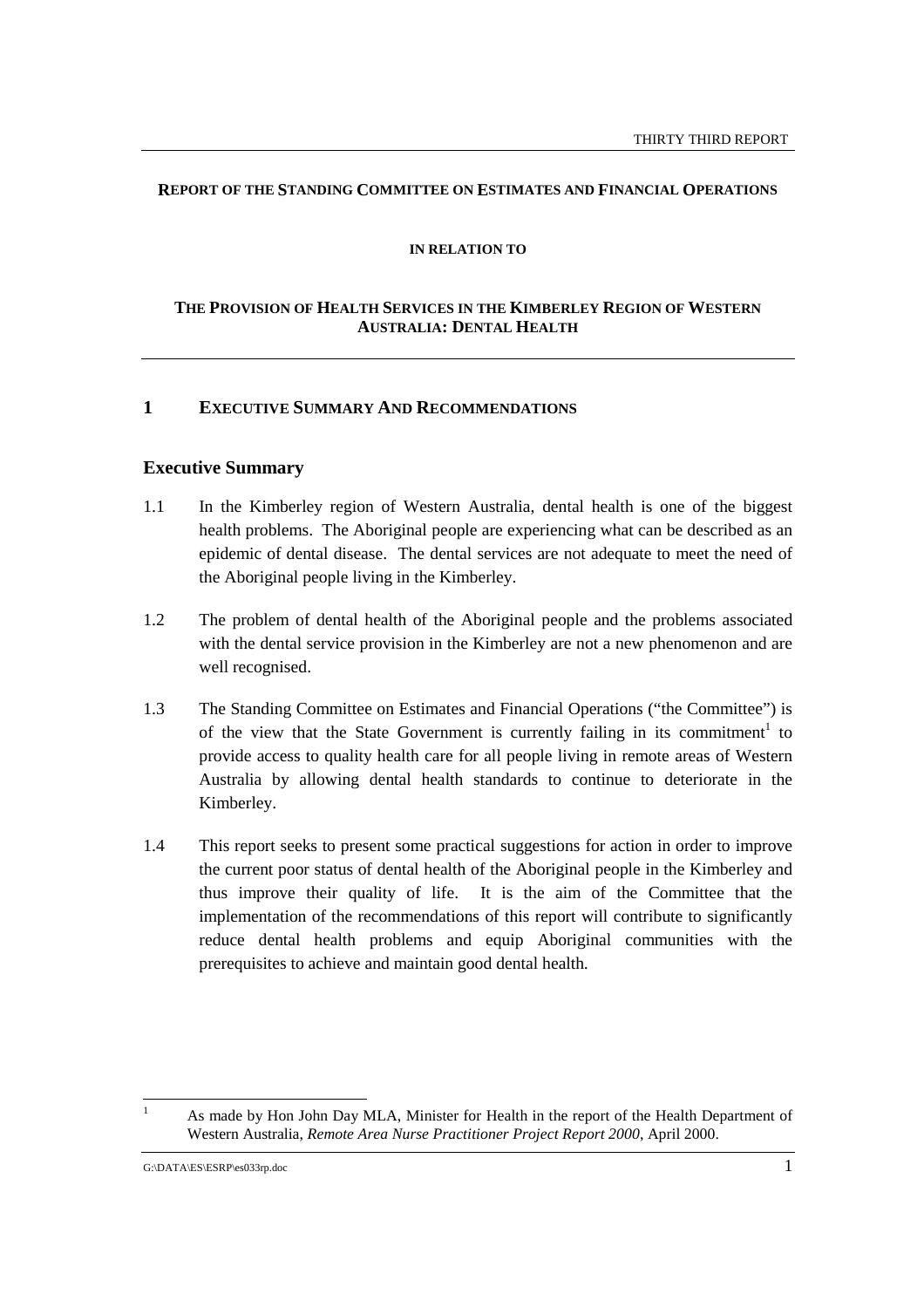# **Recommendations**

Page 9

**Recommendation 1: That a survey be undertaken of dental health in the Kimberley and that a plan and program be established to address dental health needs.**

# Page 18

**Recommendation 2: That the State Government make a greater effort to put fluoride into the water supplies in the Aboriginal communities of the Kimberley to aid in the prevention of dental caries.**

Page 19

**Recommendation 3: That supplementary fluoride programs, in the absence of water fluoridation, be implemented in all schools in the Kimberley.**

Page 20

**Recommendation 4: That dental health education programs aimed at preventing dental disease be implemented immediately. The programs should include dental health instruction and daily brushing.**

Page 20

**Recommendation 5: That the HDWA expand existing school and community based health education programs to incorporate dental health education programs.**

Page 21

**Recommendation 6: That the State fund and implement a tooth brushing program in all schools in the Kimberley.**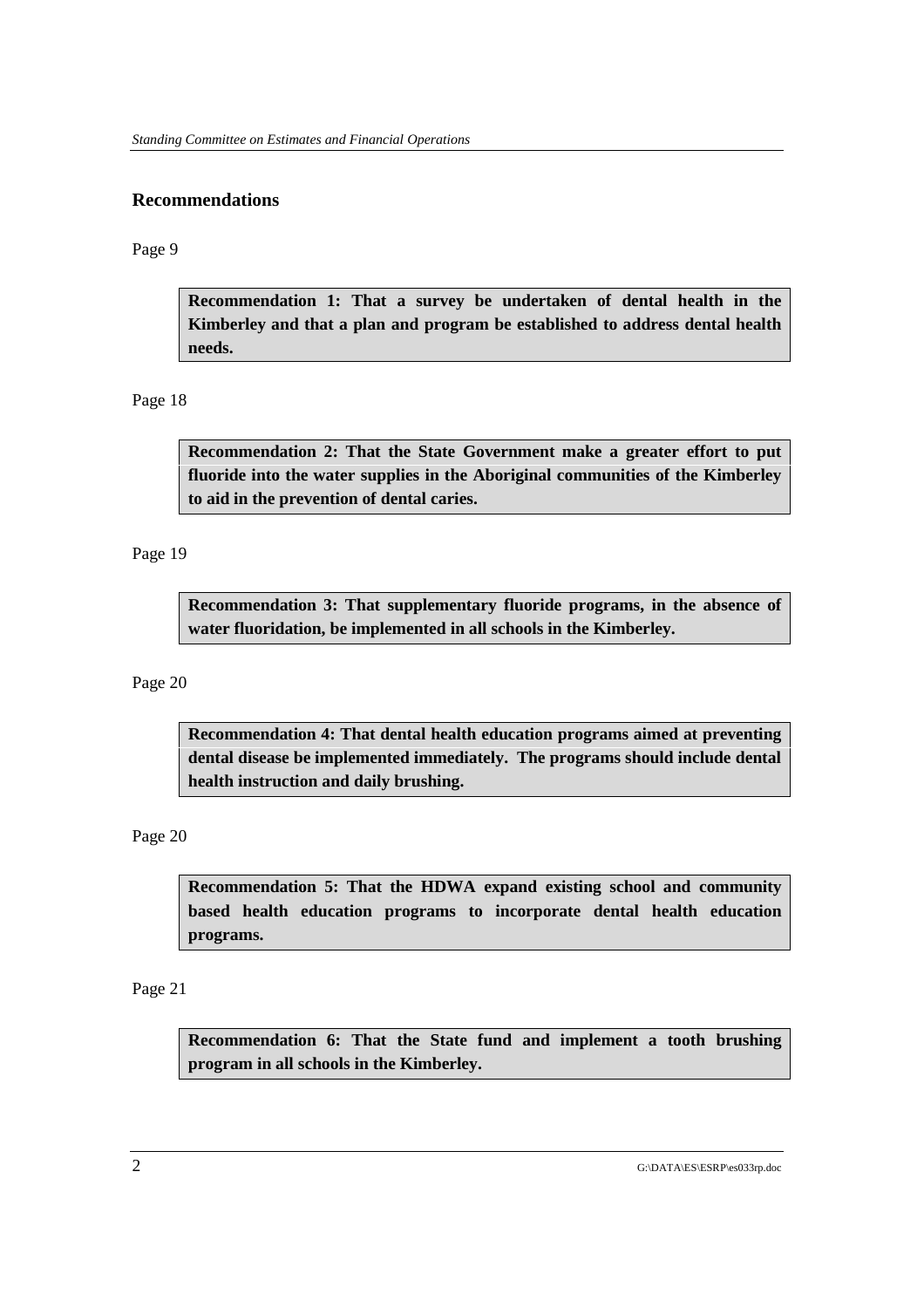Page 24

**Recommendation 7: That State and local governments encourage community stores to adopt schemes to reduce costs and increase the range of nutritious foods stocked in order to help improve the dental and general health of the community.**

Page 25

**Recommendation 8: That the Health Department of Western Australia and the Ministry of Education review the tooth brushing program and store policy at Yakanarra Community to see how they can be effectively promoted and implemented throughout the Kimberley.**

Page 26

**Recommendation 9: That an up-to-date dental facility be established in the new Halls Creek District Hospital.**

Page 27

**Recommendation 10: That the Health Department of Western Australia establish 'dental centres' in key Aboriginal communities to house dental equipment to be used by visiting dental health staff.**

Page 28

**Recommendation 11: That the Health Department of Western Australia examine the feasibility of establishing a dedicated short-term locum employment position in the Kimberley for dentists.**

Page 29

**Recommendation 12: That each of the larger communities in the Kimberley have access to an Aboriginal Health Worker, trained to provide dental health education.**

G:\DATA\ES\ESRP\es033rp.doc 3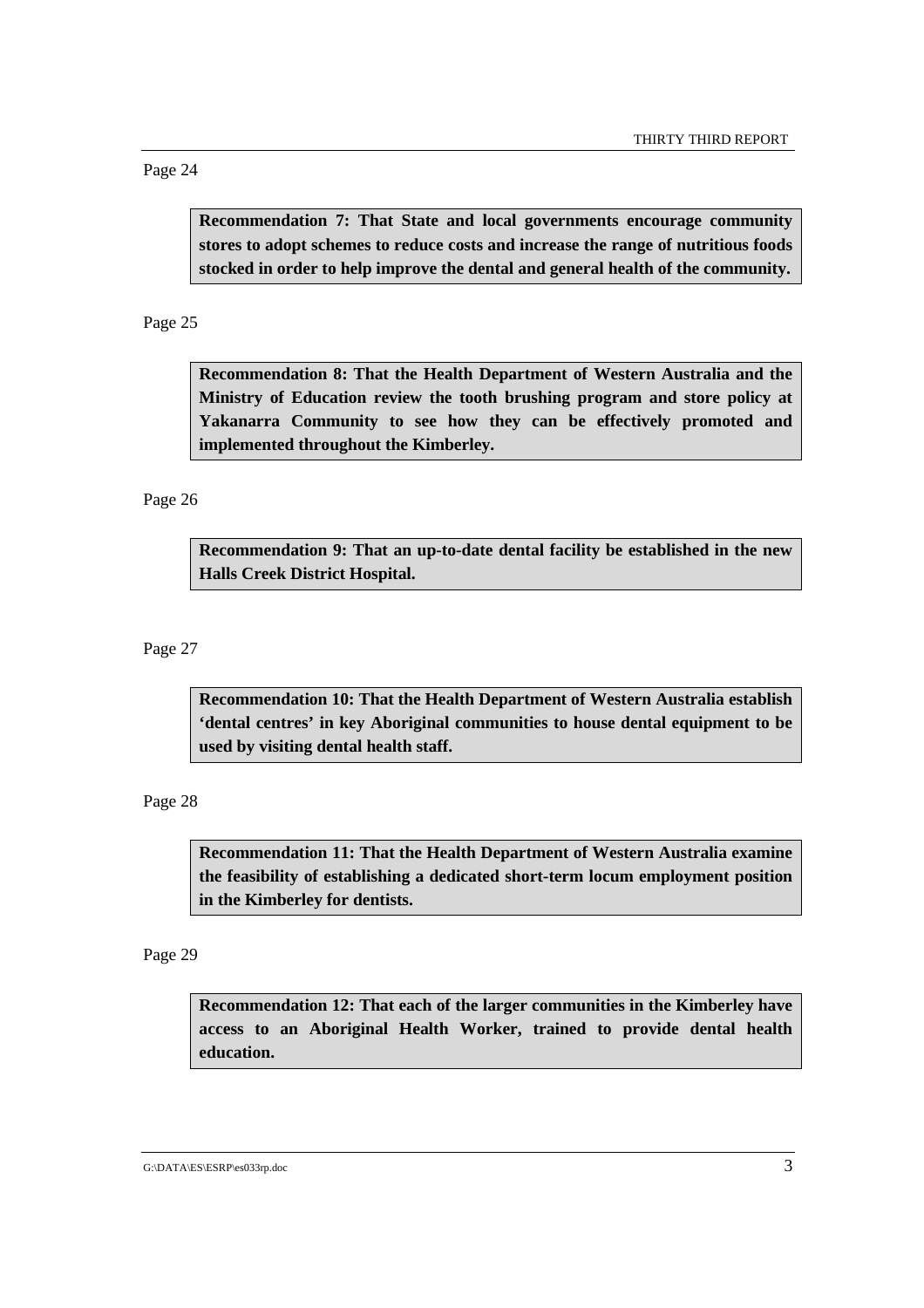# Page 30

**Recommendation 13: That the HDWA undertake a feasibility study into shortterm vocational placements of final year dentistry students and first year dentists in the Kimberley.**

Page 31

**Recommendation 14: That the Health Department of Western Australia undertake a review of the role of dental auxiliaries (therapists and nurses) in providing dental health services in remote areas of Western Australia, similar to the Remote Area Nurse Practitioner Project.**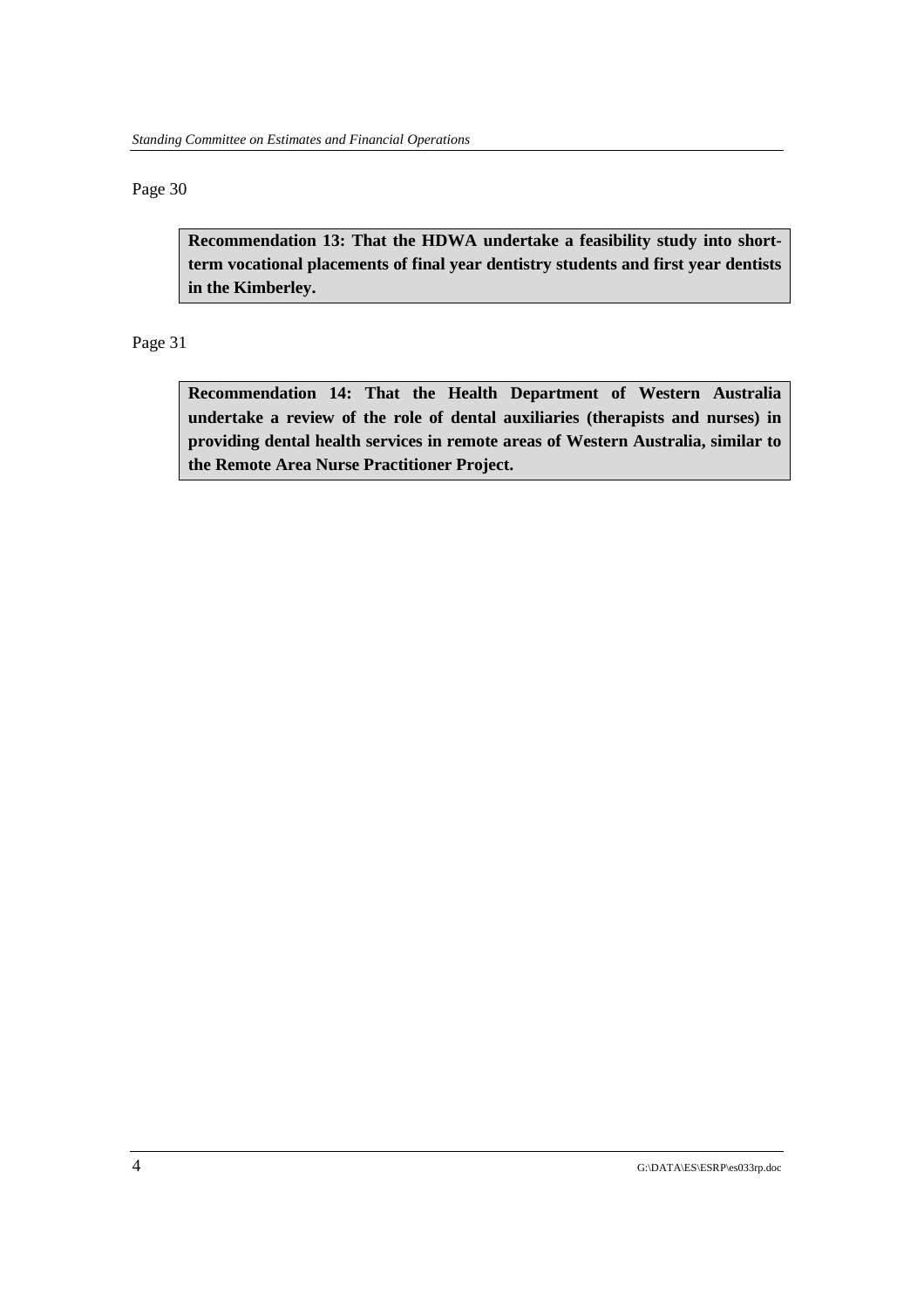## **REPORT OF THE STANDING COMMITTEE ON ESTIMATES AND FINANCIAL OPERATIONS**

#### **IN RELATION TO**

# **THE PROVISION OF HEALTH SERVICES IN THE KIMBERLEY REGION OF WESTERN AUSTRALIA: DENTAL HEALTH**

# **2 INTRODUCTION**

- 2.1 The Standing Committee on Estimates and Financial Operations ("the Committee") was first appointed on December 21 1989. Under its terms of reference, the Committee is required, *inter alia*, to consider and report on any matter relating to the financial administration of the State.
- 2.2 In June 2000, the Committee resolved to inquire into the expenditure of public funds on the provision of health services in the Kimberley region of Western Australia. The following terms of reference were adopted for the inquiry:

*"The Standing Committee on Estimates and Financial Operations shall conduct an inquiry and report to the Legislative Council on the allocation and expenditure of public financial resources on the provision of health services in the Kimberley region of Western Australia having regard to:*

- *1. The facilities and resources available to, and working conditions of, the State Government health service providers in the Kimberley region.*
- *2. The provision and effectiveness of public funding for health services in remote areas of the Kimberley region.*
- *3. The provision and effectiveness of public funding for community education and preventative health programs in the Kimberley region.*
- *4. The provision and effectiveness of public funding for specialist medical services in the Kimberley region.*
- *5. The provision and effectiveness of public funding for health services to Aboriginal communities in the Kimberley region.*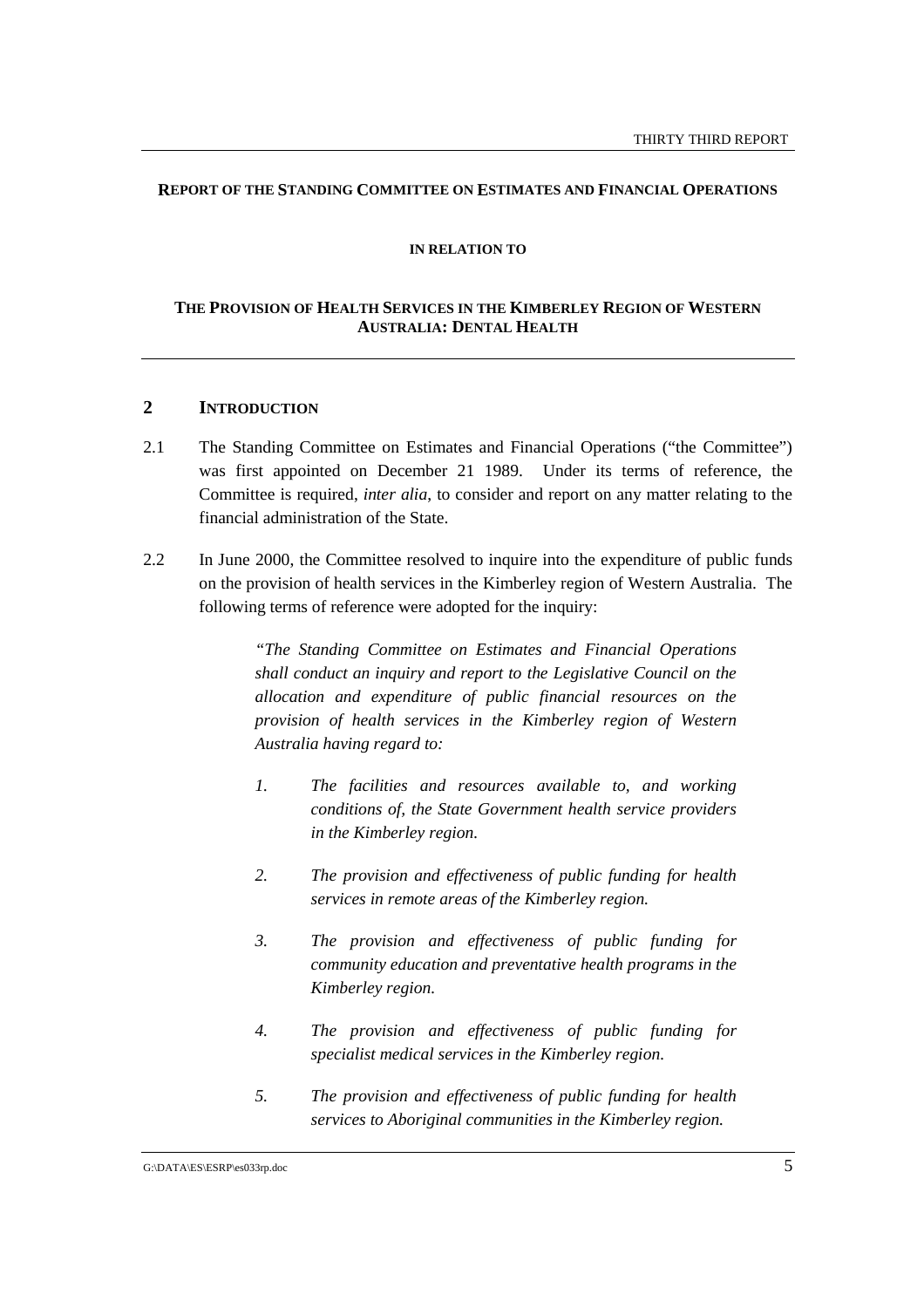- 6. *Any other matters in relation to the provision of public funds for health services in the Kimberley region."*
- 2.3 The Committee advertised the above terms of reference in relevant newspapers, and called for public submissions. Public hearings were conducted in the major towns of the Kimberley during the week of August 21-25 2000 (see Appendix "A"). Further public hearings were conducted in Perth.
- 2.4 Due to the volume of evidence gathered, and the wide variety of issues raised during the inquiry, the Committee has chosen to prepare a number of separate reports, each based upon a specific issue that the Committee has identified as significant in relation to the provision of health services in the Kimberley. This report is the second of these separate reports arising from the inquiry, and shall deal with the issue of dental health of the Aboriginal people living in the Kimberley.
- 2.5 The Committee would like to thank all those persons and organisations that made submissions to the Committee and/or appeared as witnesses in hearings before the Committee (see Report 32 for a list of witnesses and submissions received). In particular, the Committee expresses its gratitude for the assistance given to the Committee by the staff of the Health Department of Western Australia ("HDWA").
- 2.6 The Committee would like to note, however, that a significant number of individuals approached by the Committee expressed reluctance to make any submission to the Committee due to a fear of intimidation and prejudice in their employment position.
- 2.7 Whether these fears are real or imagined, the Committee found during the course of the inquiry that there is an inordinately high degree of fear and mistrust both between and within the various government agencies, private organisations, and individuals working in the area of Aboriginal health in the Kimberley. Whilst the Committee makes no specific recommendation regarding this situation, readers of this report should note this very important aspect of the difficult environment in which health service providers operate on a day-to-day basis in the Kimberley region of Western Australia.
- 2.8 The dental health of Australia's indigenous people is generally worse than that of other Australians. Aboriginal people suffer greater levels of dental disease than the average non-Aboriginal Australian does. In the Kimberley, dental health is one of the biggest health problems. The Aboriginal people are experiencing what can be described as an epidemic of dental disease. The Aboriginal children in the Kimberley have over twice as much dental disease as other children in  $WA<sup>1</sup>$ . Poor dental health

 $\frac{1}{1}$  Based on statistics provided for 6-12year olds, letter from Mr David Neesham, Director, Perth Dental Hospital & Community Dental Services, October 5 2000.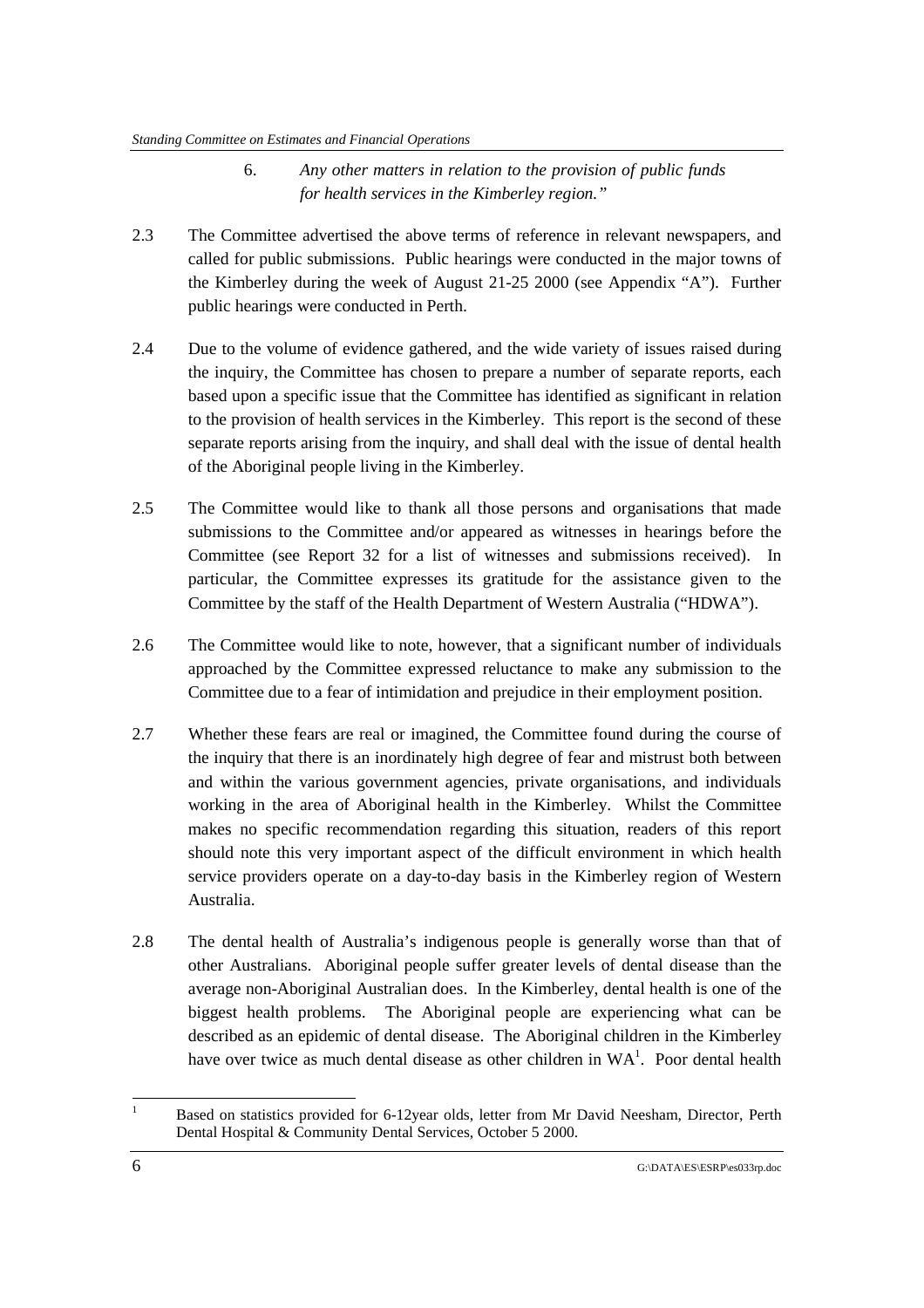throughout childhood can result in tooth loss in adult life. Many Aboriginal adults are missing some or all of their teeth by the time they are in their 30s.<sup>2</sup>

- 2.9 Poor dental health impacts adversely on a person's quality of life. The consequences may include pain, infection, impaired speech, interference with how and what one eats and embarrassment about one's appearance.<sup>3</sup>
- 2.10 This report seeks to present some practical suggestions for action in order to improve the current poor status of dental health of the Aboriginal people in the Kimberley and thus improve their quality of life. It is the aim of the Committee that the implementation of the recommendations of this report will contribute to a significant reduction in dental health problems in the Kimberley and equip Aboriginal communities with the prerequisites to achieve and maintain good dental health.

# **3 THE CURRENT SITUATION**

3.1 The Aboriginal population in the Kimberley is approximately 15,500 and growing.4 Of this population approximately one half to two thirds live close to the six towns<sup>5</sup> in the Kimberley with the remainder living in approximately 180 discrete Aboriginal communities ranging in size from small family groups to 700 people.<sup>6</sup>

# **Status of dental health of Aboriginal people in the Kimberley**

3.2 The status of dental health of Aboriginal people in the Kimberley is extremely poor with a high prevalence of dental caries (tooth decay). This fact is well recognised although little scientific data exists on the extent of the oral health problem in the Aboriginal community in the Kimberley<sup>7</sup>.

> *"… The dental health in the coastal communities is to the point where people are actually suffering health effects from severe periodontic disease, and there is a strong link between renal failure and rheumatic heart disease through periodontic disease. Children have unbelievable amounts of dental caries and it is recognised, but there*

 $\frac{1}{2}$  Submission from the National Aboriginal Community Controlled Health Organisation to the Senate Standing Committee on Community Affairs Inquiry into Public Dental Services, 1998. <sup>3</sup> *Nutrition in Aboriginal and Torres Strait Islander Peoples – An Information Paper*, National

Health and Medical Research Council, endorsed July 31 2000. <sup>4</sup>

Atkinson D, Bridge C, Gray D, *Kimberley Regional Aboriginal Health Plan*, December 1999, p  $\frac{6}{5}$ 

The six towns in the Kimberley are Broome, Derby, Fitzroy Crossing, Halls Creek, Wyndham and Kununurra.

Submission from the Kimberley Aboriginal Medical Service Council Inc., July 31 2000.

<sup>7</sup> Submission from Mr Alan Bansemer, Commissioner of Health, Health Department of Western Australia, July 28 2000.

G:\DATA\ES\ESRP\es033rp.doc 7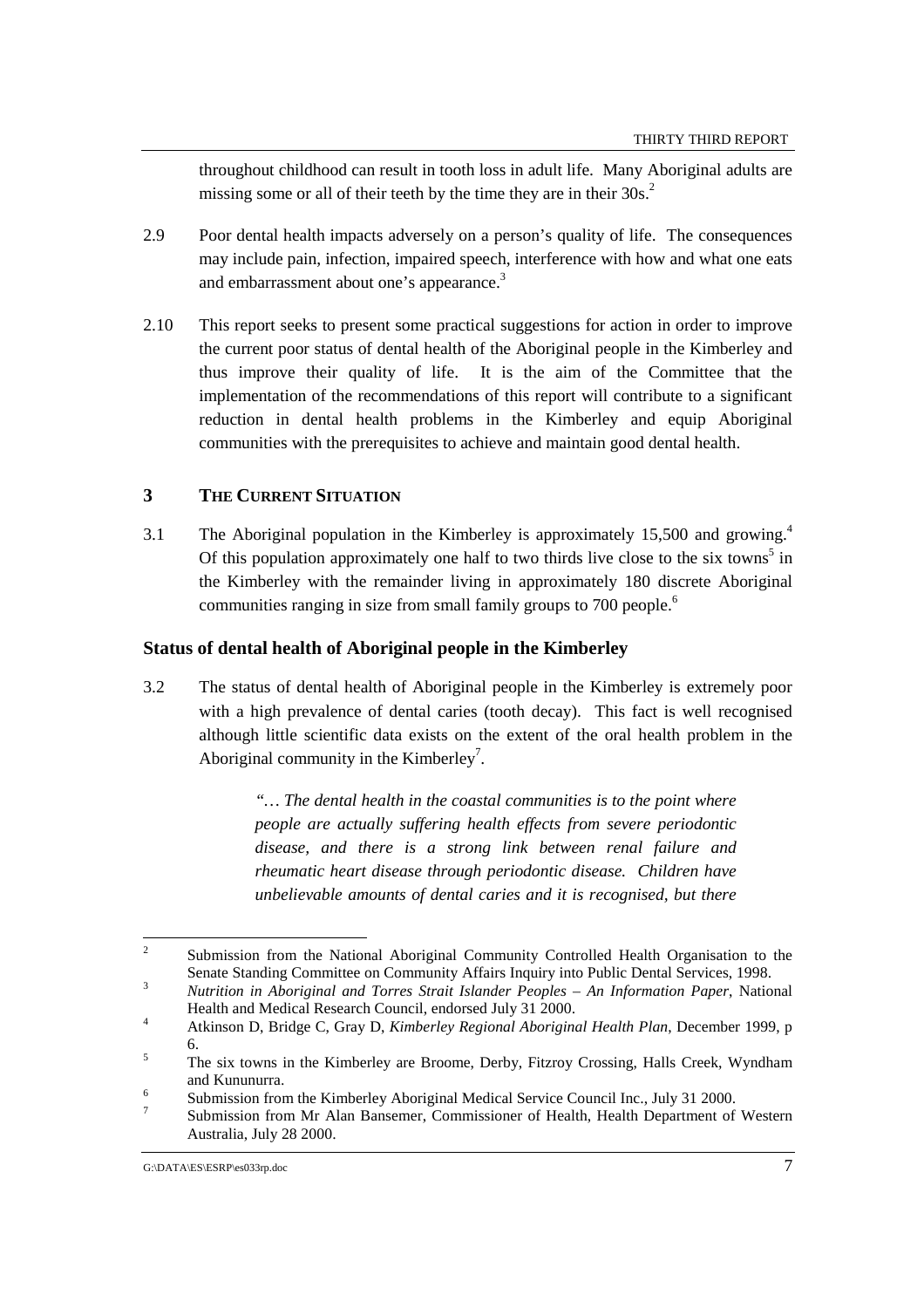#### *Standing Committee on Estimates and Financial Operations*

*has never been a dental audit of dental health services and of dental health in the Kimberley …"8*

3.3 Generally speaking, the indigenous community is a high-risk population for oral diseases such as dental caries and periodontal (gum) disease. Most communities are in remote locations and dental services are limited. Poor oral hygiene combined with a western style diet high in refined carbohydrates has caused the high rate of both dental caries and periodontal disease amongst the indigenous population.

# *Statistical Data*

3.4 There is a lack of statistical data on Aboriginal dental health in Western Australia generally and much less data available specifically on the Kimberley Aboriginal population.

> *"Hon LJILJANNA RAVLICH: Has a needs assessment been done on any other part of the dental health area in Aboriginal communities?*

*Mr Carrello: Nothing specific.*

*Hon LJILJANNA RAVLICH: You are aware of nothing else in the whole dental health area.*

*Mr Carrello: David might be aware of it.*

*Mr Neesham: We monitor children's health, but we do not see enough adults. The last bit of information on adult Aboriginal health would have been done in 1978, and the only previous work was probably done in 1960. A professor, who has since passed away, did it as part of his PhD thesis. One of our dentists did some studies on adults in the Broome-Derby area and it was unpublished. We have done some work on monitoring the status of children. Not much has been done on adults in any population. Only one national oral health survey has been done in Australia, and that was done in 1988. There is a terrible lack of data on the general population. Professor John Spencer from Adelaide has been doing a lot of work and gets a lot of valuable information by telephone survey and a few other methods. We have started collecting sample oral health data on people who*

 8 Ms Isabelle Ellis, Transcript of Evidence, August 21 2000, p 10.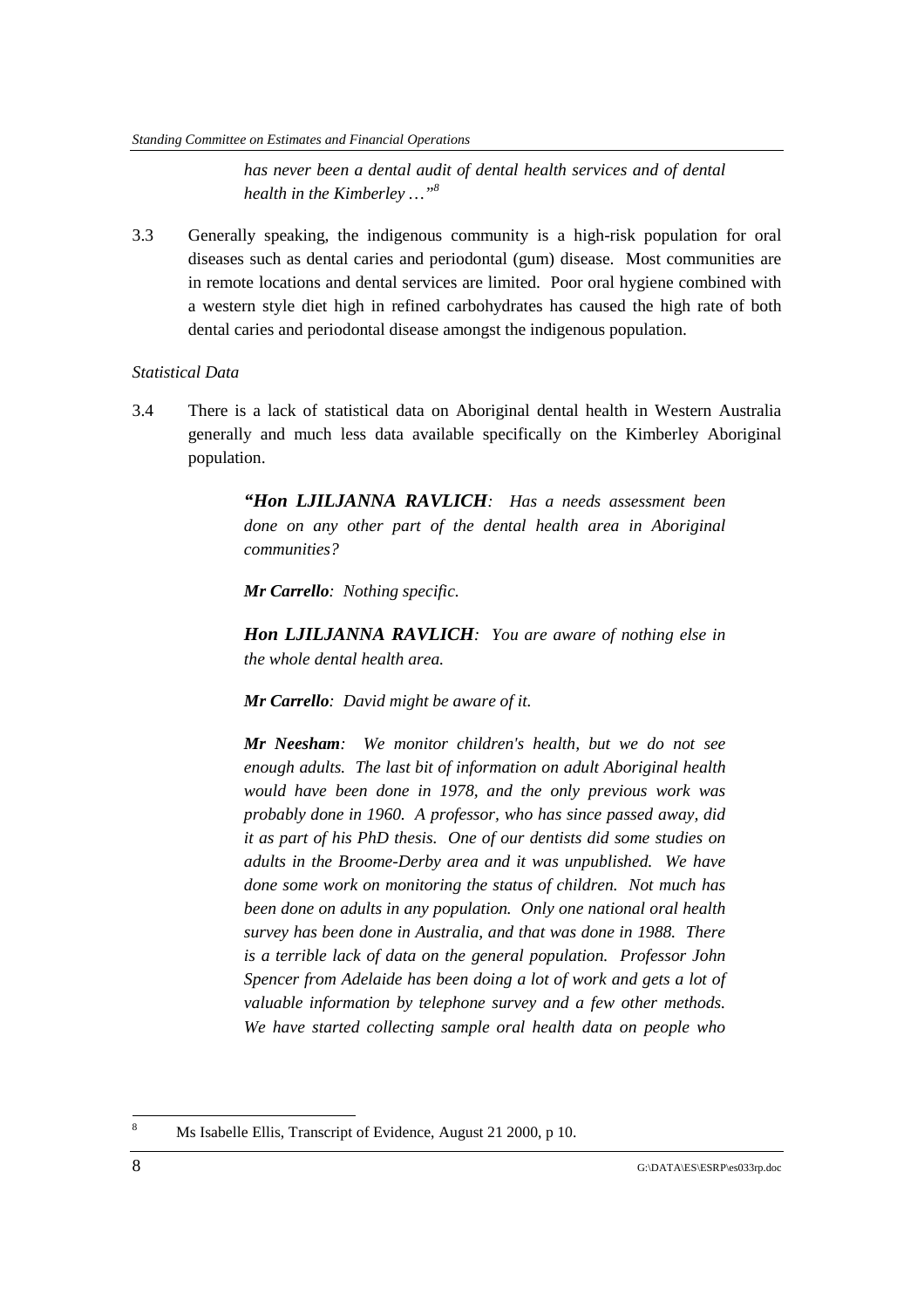*come into public clinics, but it is an area of significant deficiency nationally."9*

3.5 More information is needed to improve oral health. The data available on the status of oral health of the population in the Kimberley is not adequate. This data is essential for program planning and evaluation.

> *"Good information systems must be in place to guide decisions in planning, funding allocations and evaluation of oral health outcomes and appropriate utilisation of funds."10*

**Recommendation 1: That a survey be undertaken of dental health in the Kimberley and that a plan and program be established to address dental health needs.**

## *Dental Disease and medical conditions*

3.6 The Committee is extremely concerned at reports that the oral health of Aboriginal people living in the Kimberley has deteriorated to such a degree that it is causing not only dental disease but also other illnesses.

> *"Sometimes dental problems with the teeth can lead to lifethreatening conditions. When someone has a condition called rheumatic heart disease, infection enters the blood through the poor tooth and it can lodge on the damaged heart valves and cause blockages. So it does have a significance, I believe."11*

- 3.7 The Committee notes that there is a growing field of research linking dental diseases to medical conditions, such as respiratory infections and cardiac conditions.
- 3.8 Studies have shown that having serious periodontal disease that involves loss of bone increases a person's risk of heart disease by up to two fold.<sup>12</sup> Also, people who have periodontal disease may be at greater risk of stroke due to an increased tendency to have blockages in the carotid arteries of the neck. This is because periodontal disease involves a large territory of bone and a lot of tissue is in contact with that bone. From this contact, bacteria and toxic, inflammatory, compounds can gain access to the blood

<sup>-&</sup>lt;br>9 Mr Neesham, Director, Perth Dental Hospital & Community Dental Services, Transcript of Evidence, September 11 2000, p 7.<br>
Senate Standing Committee on Community Affairs Report into Public Dental Services,

Parliament of Australia May 1998, Chapter 5, p 16.<br><sup>11</sup> Dr Stuart Garrow, Director, Kimberley Public Health Unit, Transcript of Evidence, August 22

<sup>2000,</sup> p 17.<br><sup>12</sup> Adler, Tina, 'Gum Disease: Not just a pain in the mouth', *Heartinfo*, June 5 1998.

http://www.heartinfo.org/science/gum5698.htm

G:\DATA\ES\ESRP\es033rp.doc 9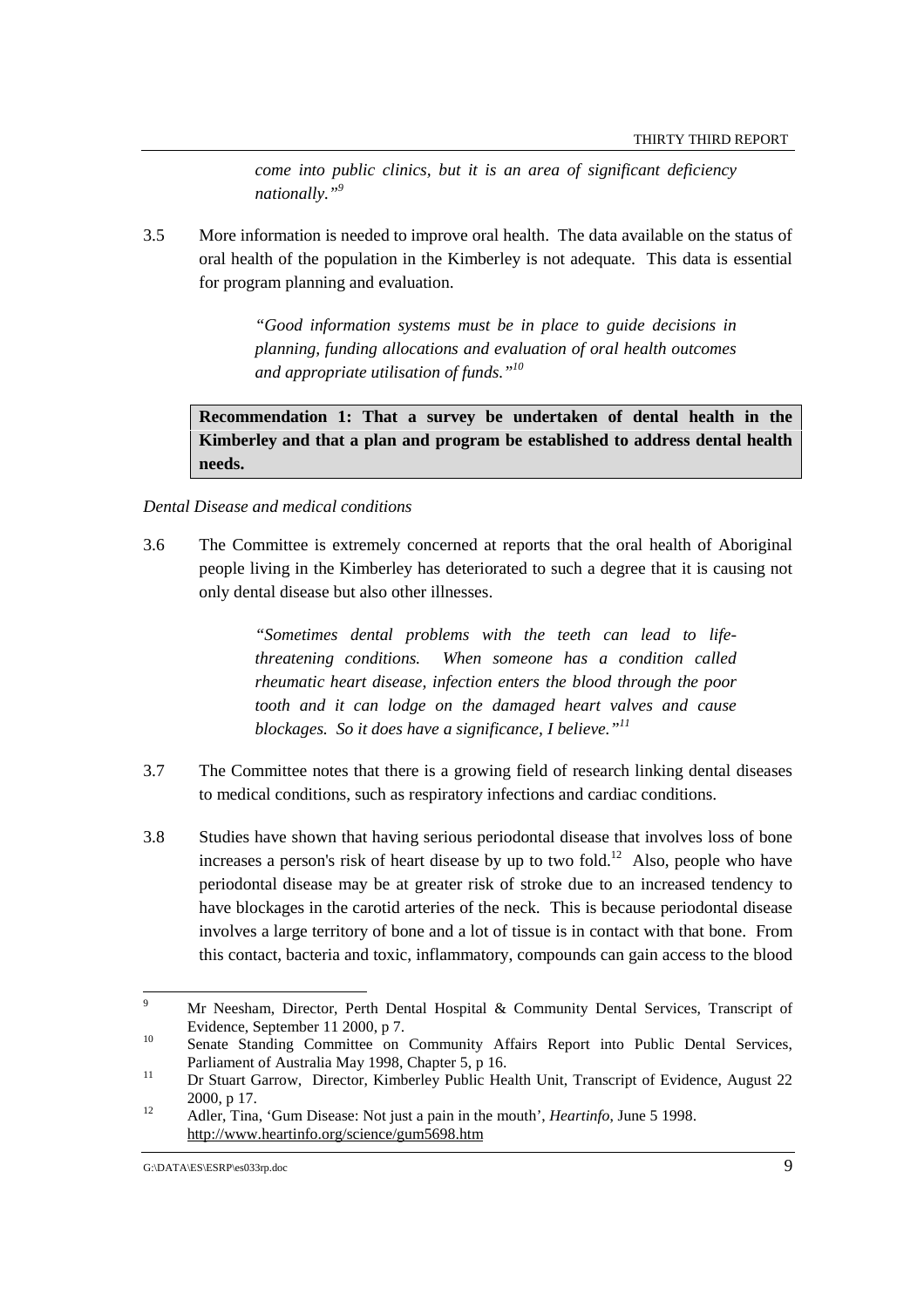stream, where they may have an effect on the lining of blood vessels. It is believed that inflammation plays an important role in heart disease and stroke. $^{13}$ 

# **Status of dental services**

3.9 The Committee is of the view that the provision of dental services in the Kimberley is extremely inadequate.

> *"Dentistry in the Kimberley is very primitive and there are very few dentists. People do not get good service. That just about sums it up. There may be four dentists there. People who do not live in Derby, Broome or Kununurra have a very small chance of getting any sort of decent dental care."14*

> *"… when we finally set up the medical service on the Gibb River Road, the straw that broke the camel's back out there was, I think, a 14-year-old girl dying from an abscess - a toothache. That was the final straw of the so-called services that people were getting up on the Gibb River Road and that was the starting of us - the community got up in arms about it. They called us out there. They were sick of the so-called service they were receiving, but that is the sort of stuff that has been going on around here ..."15*

- 3.10 Dental services in the Kimberley are provided centrally by the HDWA, that is, through Perth Dental Hospital and Community Dental Services and not through specific funding allocation to the individual HDWA health services in the region.<sup>16</sup> There is no direct Commonwealth funding for dental service in the Kimberley.<sup>17</sup>
- 3.11 The HDWA Dental Health Services provides dental services to the Kimberley out of Kununurra, Broome, Derby and Fitzroy Crossing. At Derby and Fitzroy Crossing the services to the communities are provided solely by HDWA public dental officers. At Broome and Kununurra the services are provided to school children by school dental

 $13$ <sup>13</sup> 'Gum Disease may boost stroke risk', *Reuters Health*, April 21 1998.

http://www.heartinfo.org/reutersnews/t0422-8f.htm<br>Dr David Atkinson, Director, Centre for Aboriginal Medical and Dental Health, University of Western Australia, Transcript of Evidence, September 11 2000, p 8.<br>15 Mr Arnold Hunter, Chairman, Kimberley Aboriginal Medical Service, Transcript of Evidence,

August 21 2000, p 12.<br><sup>16</sup> Hon John Day MLA, Minister for Health, Questions, Legislative Assembly, *Hansard*, Tuesday,

November 16 1999, pp 3180-1.<br>
<sup>17</sup> Submission from the National Aboriginal Community Controlled Health Organisation to the

Senate Standing Committee on Community Affairs Inquiry into Public Dental Services, 1998.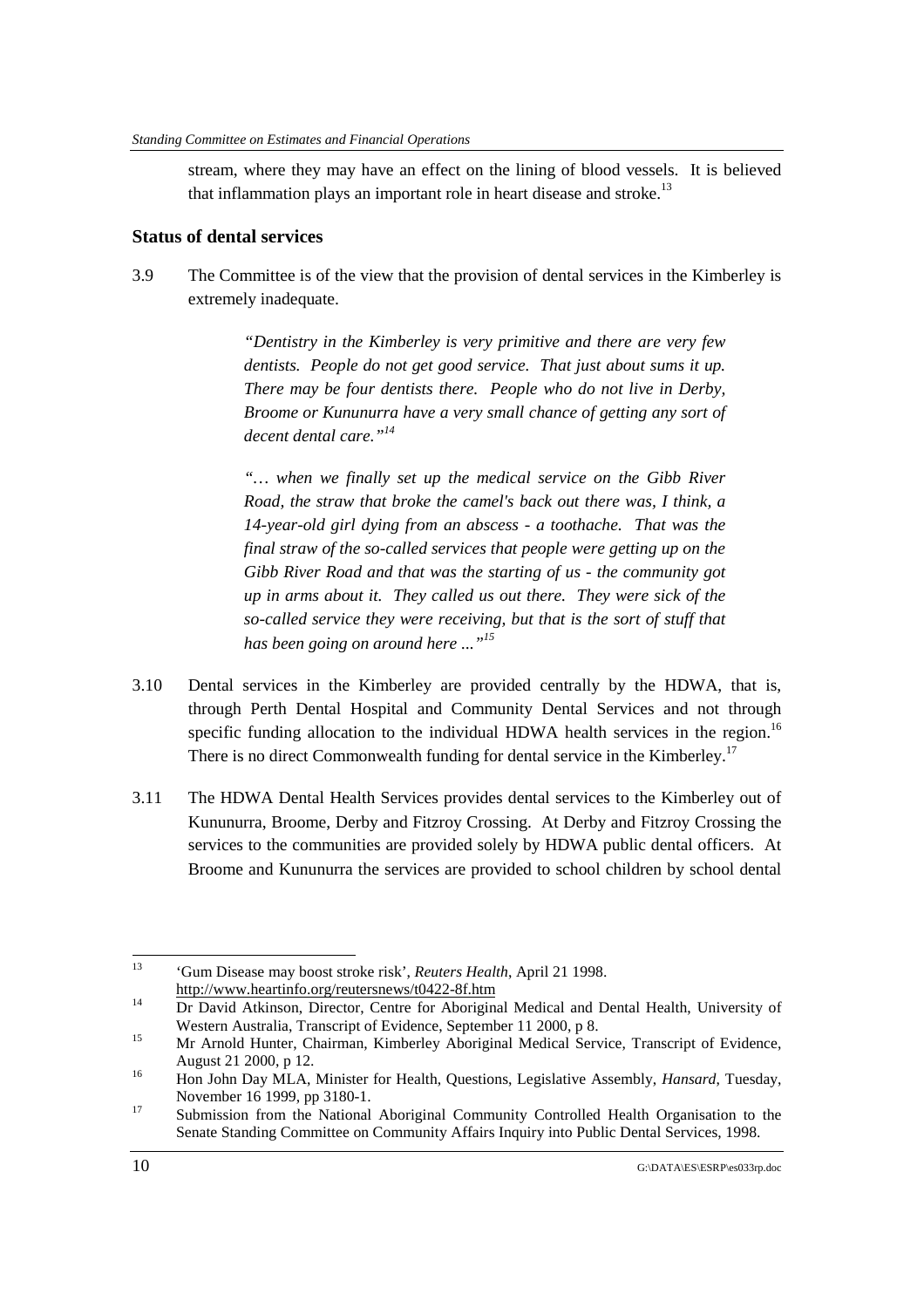therapists with support from the local private dentist. Adults are treated by the private dentist in Broome and Kununurra.<sup>18</sup>

- 3.12 The Committee was informed by Mr David Neesham, Director of the Perth Dental Hospital and Community Dental Services, that in the Aboriginal communities the service currently provided for children is adequate but for the adult population it is not adequate.<sup>19</sup>
- 3.13 The Committee notes the following comment in the recent Review of Health Services in the Kutjungka Region of Western Australia (the Kutjungka region includes the Balgo, Billiluna, Mulan and Yagga Yagga communities):

*"Aboriginal people consistently raised concerns about the lack of dental services. Dentists prioritise the schoolchildren when they visit the region. Adults are required to travel to Halls Creek for dental treatment. Improved resourcing for dental treatment needs to be a major consideration for health service planning in the region."20*

- 3.14 The Committee is of the view that the State Government is currently failing in its commitment<sup>21</sup> to provide access to quality health care for all people living in remote areas of Western Australia by allowing dental health standards to continue to deteriorate in the Kimberley.
- 3.15 The HDWA dental services available in the Kimberley are limited.<sup>22</sup> There are only three dentists in the whole of the Kimberley region of Western Australia, servicing a population of approximately 30,000 people spread over  $421,130$  square kilometres.<sup>23</sup> There is a severe shortage of dental professionals, nurses, therapists and education officers and there is little use made of dental or health auxiliaries such as Aboriginal Health Workers.
- 3.16 The problems associated with dental service access in the Kimberley are well recognised. Oral health has been identified as one of the 10 key issues in the State Government's Norhealth 2020 planning program (which addresses the service and

<sup>18</sup> <sup>18</sup> Letter from Hon John Day MLA, Minister for Health, August 30 2000.

<sup>19</sup> Mr David Neesham, Director, Perth Dental Hospital & Community Dental Services, Transcript of Evidence, September 11 2000, p 2. 20 Centre for Remote Health & Menzies School of Health Research, *Review of Health Services in*

*the Kutjungka Region of Western Australia – Final Report, Alice Springs, October 1999, p 42.*<br><sup>21</sup> As made by Hon John Day MLA, Minister for Health in the report of the Health Department of

Western Australia, *Remote Area Nurse Practitioner Project Report 2000*, April 2000. 22 See the *Kimberley Regional Aboriginal Health Plan*, Appendix 2 for details of community visits

by HDWA dental staff.<br><sup>23</sup> Submission from Kimberley Aboriginal Medical Services Council Inc., July 31 2000.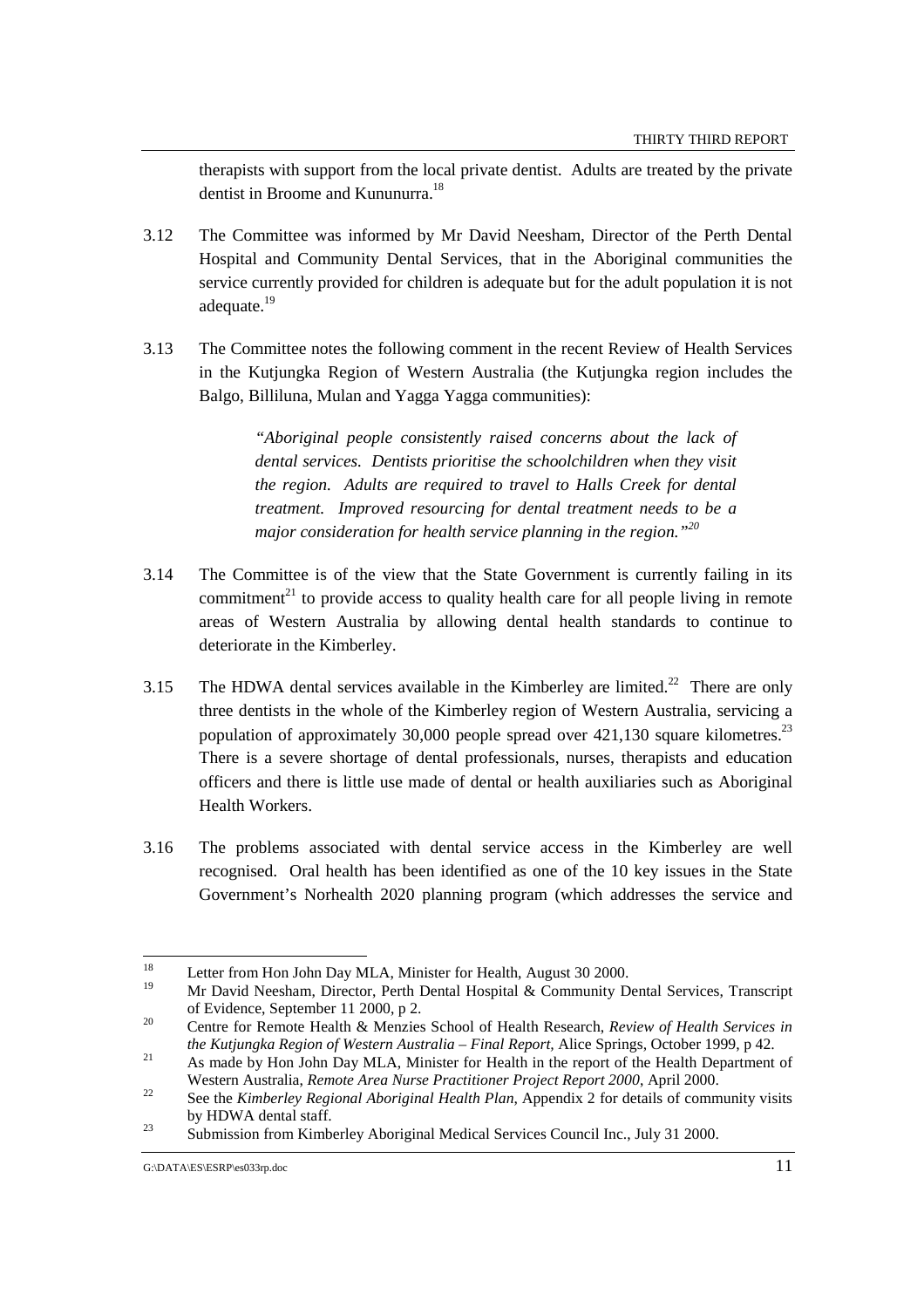infrastructure needs in the North West of the State), and is also a key issue for Aboriginal health in the HDWA regional health planning program.<sup>24</sup>

- 3.17 Halls Creek has a visiting service from the public dentist in Fitzroy Crossing. The Fitzroy Crossing based service receives funding of \$160 000 a year and services both Halls Creek and various communities in the region.<sup>25</sup>
- 3.18 HDWA mobile dental services in the Kimberley are provided to the town of Halls Creek and to 19 (out of the approximately 180) Aboriginal communities, approximately twice per year. These communities are: Mt Barnett; Gibb River; La Grange; Beagle Bay; One Arm Point; Lombadina; Looma; Christmas Creek; Noonkanbah; Yiyili; Gogo; Cherrabun; Balgo; Bililuna; Mulan; Oombulgurri; Kalumburu; Muludja; and Yakanarra.<sup>26</sup> Typical populations of communities are 50-100 people and visits last about one week. Most remote communities are only accessible to the visiting dental service vans (that is, by road) during the dry season (March to December). $27$
- 3.19 In Wyndham the dental service is provided by a visiting private practitioner from Kununurra, who participates in the Government's Country Dental Subsidy Scheme.<sup>28</sup> The scheme is for those persons living in country towns where dental care cannot be obtained from a Government clinic. Eligible persons can make application to receive a subsidy (from the HDWA)<sup>29</sup> towards the cost of general and emergency dental care from a participating private practitioner. People who receive a full or near full pension or allowance from Centrelink are eligible to use the scheme. The average waiting time for treatment through the scheme is approximately four to five months.<sup>30</sup>
- 3.20 School Dental Services are provided on a region wide basis and are coordinated through HDWA Dental Health Services in Perth. Expenditure on the School Dental Services provided in the Kimberley was  $$277,299$  in  $1998/1999$ <sup>31</sup>

 $24$ Submission from Mr Alan Bansemer, Commissioner of Health, Health Department of Western Australia, July 28 2000.

<sup>&</sup>lt;sup>25</sup> Hon Peter Foss MLC, Questions Without Notice, Legislative Council, *Hansard*, May 24 2000, p 7136. 26 Letter from Jana Allan, Policy Officer, Minister for Health, November 16 2000.

<sup>&</sup>lt;sup>27</sup> Letter from Hon John Day MLA, Minister for Health, August 30 2000.

Submission from Mr Alan Bansemer, Commissioner of Health, Health Department of Western Australia, July 28 2000.

<sup>29</sup> Health Department of Western Australia, *Annual Report 1997/1998.* http://www.health.wa.gov.au/publications/annualreport%5F9798/dentalhealth.htm<br>30 Hon John Day MLA, Minister for Health, Questions on Notice, Legislative Assembly, *Hansard*,

Tuesday, May 2 2000, p 6298.<br>
Submission from Mr Alan Bansemer, Commissioner of Health, Health Department of Western

Australia, July 28 2000.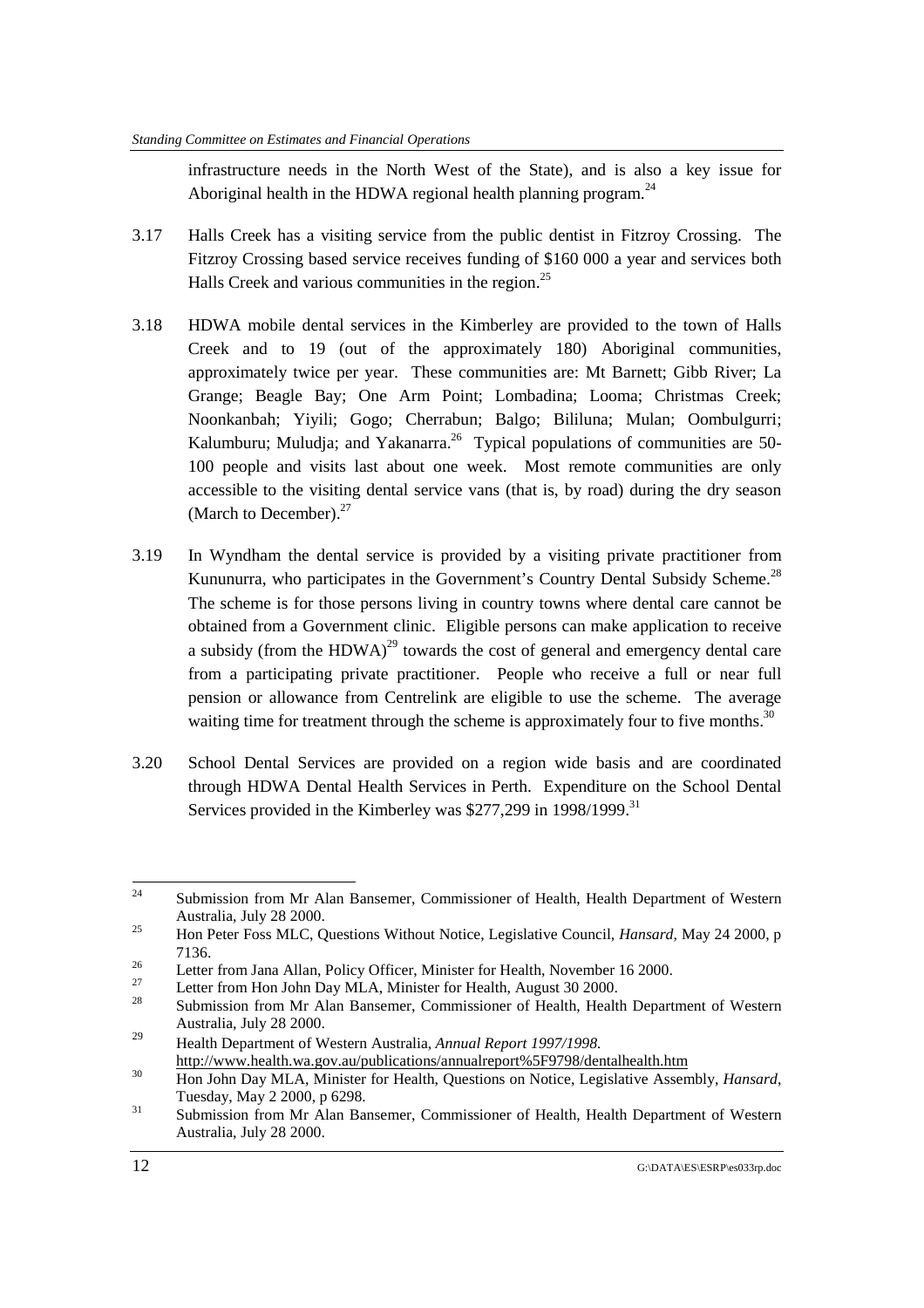- 3.21 In the 2000/2001 financial year budget there has been an increase of \$2.4 million in funding allocation for oral health in rural and remote areas across the State, specifically to address the oral health needs of the Aboriginal population.
- 3.22 The funding allocation for the provision of public oral health services in the North West for the 1999/2000 financial year was \$852,000. The current funding allocation is for the maintenance and ongoing provision of current public oral health services in the North West<sup>32</sup>, and is not designed to bring about any significant improvement in the service.

# **Reasons for the current situation**

- 3.23 The major contributing factors to the poor dental health of Aboriginal people are:
	- 3.23.1 *Lack of available dental services*: The existing dental services do not have the capacity to meet the dental needs of Aboriginal people. The shortage of dental services has meant that, for many people in the Kimberley, dental care comes down to treatment on a 'relief of pain' basis only, usually an extraction or temporary filling. $33$
	- 3.23.2 *Barriers to dental care*: These include the physical inability to access care due to remoteness of the community, inaccessibility by road or lack of community transportation; lifestyle issues including a lack of preventive measures at the community and individual level as well as the difficulties encountered in providing a visiting service to transient populations; and general problems encountered in employing people to provide dental services in the Kimberley, that is: $34$ 
		- difficulty in recruitment of staff;
		- difficulty in retaining staff for more than a short period;
		- difficulty in providing adequate housing for staff;
		- difficulty providing attractive pay and benefits for staff in remote areas; and
		- requirement to provide employment incentives such as provision of additional leave for staff.

 $32$ 32 Minister for Health, Questions, Legislative Assembly, *Hansard*, Tuesday, 16 November 1999, p 3181.<br>
33 Ms Isabelle Ellis, Transcript of Evidence, August 21 2000, p 9.<br>
34 Submission from Mr. Alan Bonsomer, Commissioner of Health

<sup>34</sup> Submission from Mr Alan Bansemer, Commissioner of Health, Health Department of Western Australia, July 28 2000.

G:\DATA\ES\ESRP\es033rp.doc 13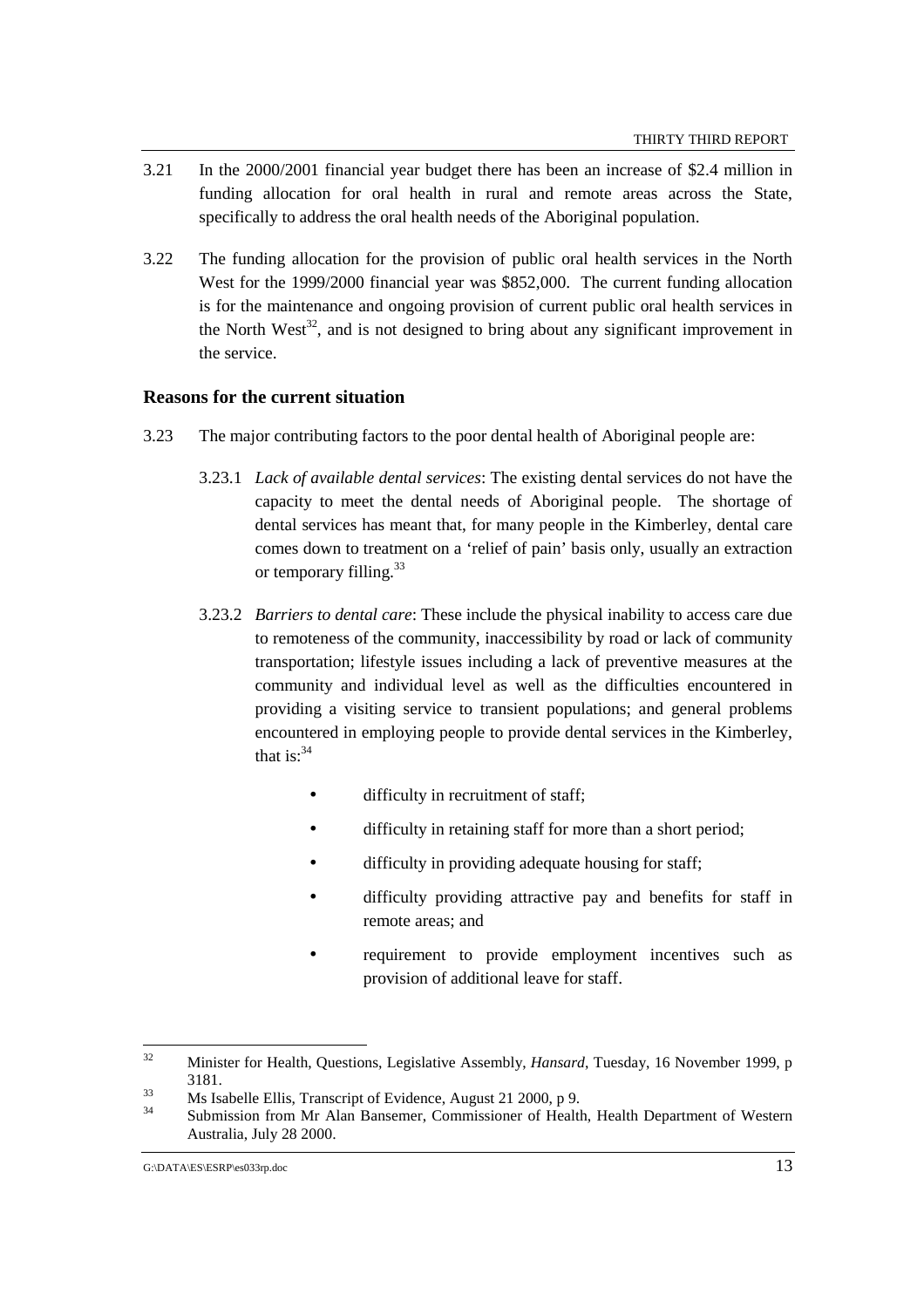#### *Standing Committee on Estimates and Financial Operations*

- 3.23.3 *Poor nutrition*: The high prevalence of poor nutrition among indigenous communities almost certainly gives rise to a significantly greater susceptibility to periodontal disease and to an increase in dental caries.<sup>35</sup>
- 3.23.4 *Low Income and Poor Diet:* Low incomes contribute to poor nutrition and diet and consequently poor dental health.

*"The median incomes for the Kimberley Aboriginal people is well below \$200 per week. Given the considerable expense of food and other essential items, especially in remote communities, these low incomes make living a healthy life extremely difficult."36*

The poor condition of Aboriginal oral health is largely attributed to a diet rich in sugar products. Sugars have long been known to contribute to dental caries. $37$  Fermentable carbohydrates are carbohydrates like sugar and starch that bacteria can convert to acid; fermentable carbohydrates are cariogenic, that is they produce or promote the development of dental caries.

- 3.23.5 *Lack of education and awareness of good oral health:* Lack of education is a major factor contributing to poor dental health amongst the Aboriginal people of the Kimberley: *'Educational outcomes for Kimberley Aboriginal children continue to be the worst in the State and even functional literacy is a problem for young people in many areas'*. 38 The Committee believes that the lack of good oral hygiene is directly related to lack of education. The poor condition of Aboriginal dental health is largely attributed to a general lack of oral hygiene<sup>39</sup>, such as not brushing teeth with fluoridated toothpaste after eating meals.
- 3.23.6 *Communities lacking access to fluoridated water supplies*: There is a lack of adequate fluoridation of the water supply to prevent caries. The dental benefits of fluoride have been well established. $40$  Remote areas of the Kimberley generally do not have artificial water fluoridation.

<sup>35</sup> 35 Martin-Iverson N, Phatourous A, Tennant M, 'A brief review of indigenous Australian health as

it impacts on Oral Health', *Australian Dental Journal*, 1999, Vol 44, No 2, p 89.<br>Atkinson D, Bridge C, Gray D, *Kimberley Regional Aboriginal Health Plan, Executive Summary*<br>*and Recommendations*, December 1999, pp 3-4.

*and Recommendations*, December 1999, pp 3-4. <sup>37</sup> *Nutrition in Aboriginal and Torres Strait Islander Peoples – An Information Paper*, National Health and Medical Research Council, endorsed July 31 2000, p 185.<br>
Ibid.<br>  $\frac{38}{139}$  Ibid.

 $\frac{39}{40}$  Ibid, pp 184-185.

Martin-Iverson N, Phatourous A, Tennant M, 'A brief review of indigenous Australian health as it impacts on Oral Health', *Australian Dental Journal*, 1999, Vol 44, No 2, p 90.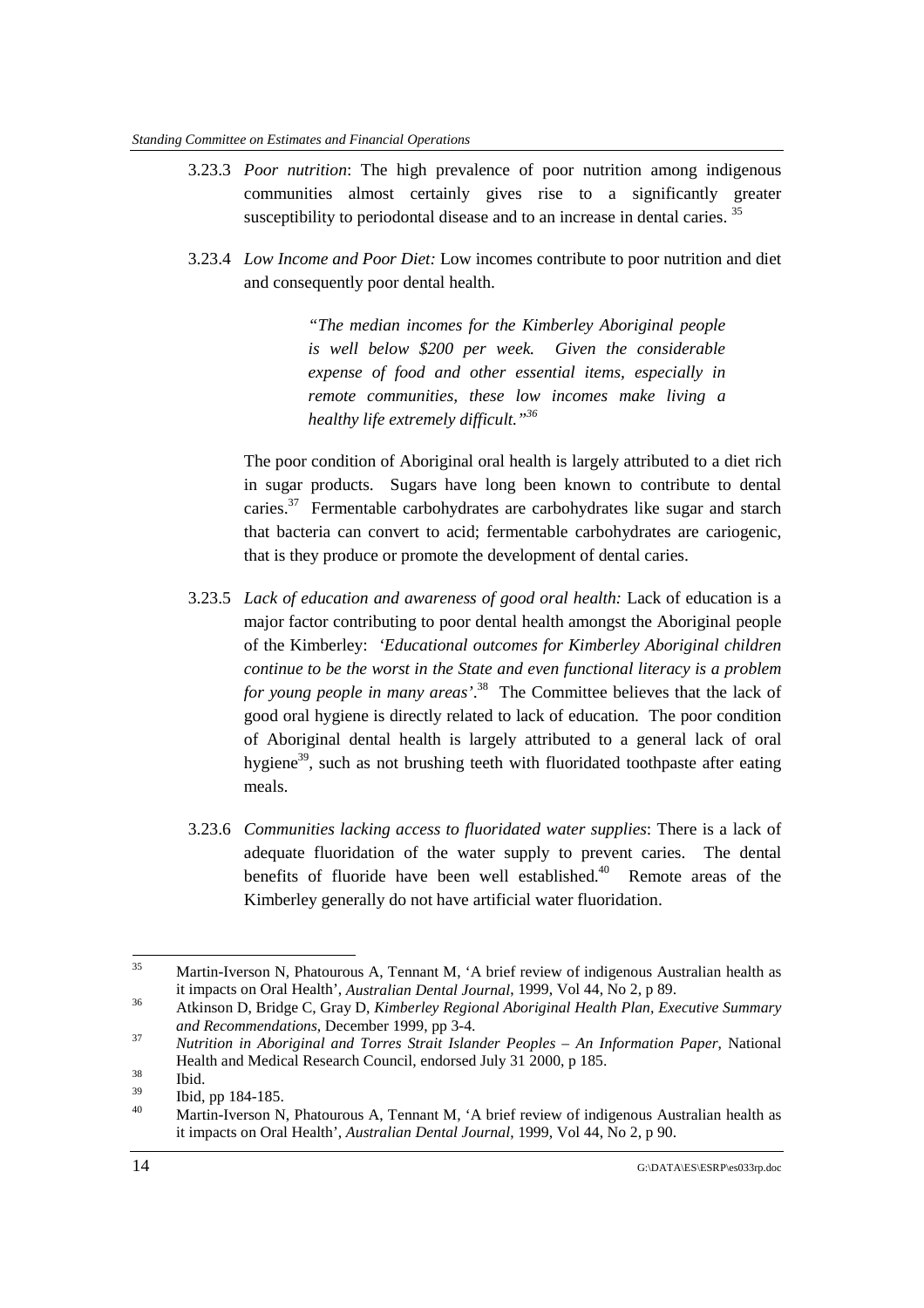The Minister for Health advised the Committee that since July 1 1998, the Aboriginal and Torres Strait Islander Commission ("ATSIC") had assumed responsibility for installation, maintenance and repairs, and testing of water plants in the Kimberley. ATSIC have contracted out this service to Ove Arup & Partners, an engineering and project management company.<sup>41</sup>

However, the Committee notes the following evidence of David Neesham:

*"The Chairman: Can you supply the committee with any data on the fluoridation of community water supplies … ?*

*Mr Neesham: We have only partial information. We responded to a parliamentary question on this area, which identified an oversight. The water authority normally routinely monitors this across the State. It contracted out this service, and the contractor has not been doing it. The small sample we had indicated that about half of the communities would have an ideal level of naturally occurring fluoride, and probably 25 per cent of the communities would be too low and 25 per cent would be too high. It would be a fairly simple project to get samples of all the water and have them tested, but that has not been done…"42*

The data on water fluoridation of community water supplies is limited. The HDWA is in possession of partial information only as to fluoride levels of the water supplies in the communities in the Kimberley.

The Committee was advised that in the Kimberley, fluoride concentrations in the range  $0.55$ -0.80 mg/L would be optimal for caries prevention.<sup>43</sup>

 $\overline{41}$ <sup>41</sup> Letter from Hon John Day MLA, Minister for Health, October 25 2000.

Mr David Neesham, Director, Perth Dental Hospital & Community Dental Services, Transcript of Evidence, September 11 2000, p 5.<br>
43 Letter from Hon John Day MLA, Minister for Health, October 25 2000.

G:\DATA\ES\ESRP\es033rp.doc 15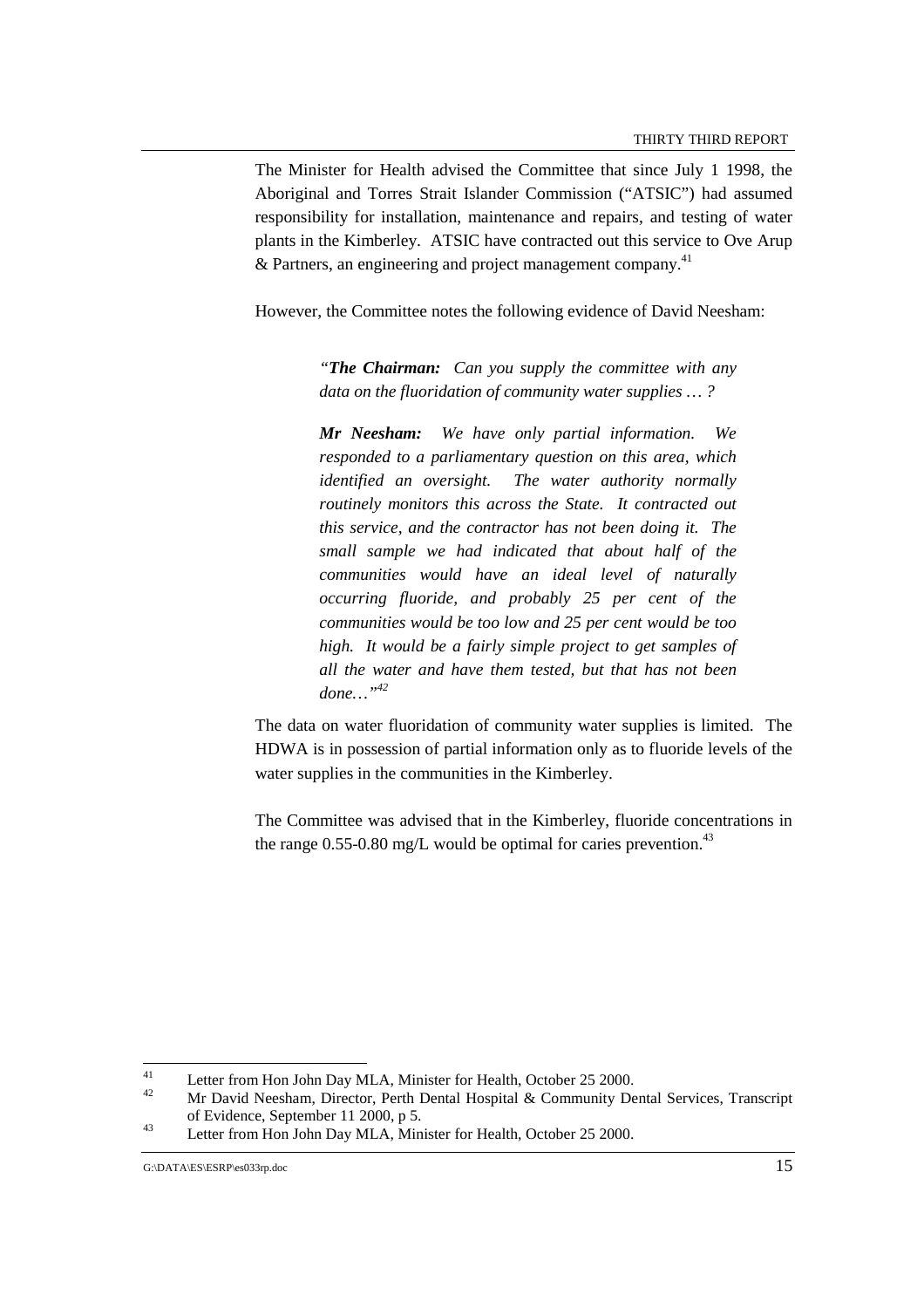# **Fluoride concentration levels of a number of Aboriginal communities in the Kimberley Fitzroy Crossing area<sup>44</sup>**

| Date     | Community    | FLUORIDE (mg/L) |
|----------|--------------|-----------------|
| 09/09/92 | Bayulu       | 0.29            |
| 08/09/92 | Djugereri    | 0.80            |
| 10/09/92 | Junjuwa      | 0.37            |
| 06/12/91 | Looma        | 0.13            |
| 09/09/92 | Muludja TWS  | < 0.10          |
| 08/09/92 | Ngalingkadji | 1.27            |
| 08/09/92 | Ngumpan      | < 0.10          |
| 08/09/92 | Wangkatjunka | 0.56            |
| 14/09/92 | Yungngora    | 0.58            |

3.23.7 *Medical conditions:* There are general health problems that have direct relevance to the poor dental health status currently being experienced by Aboriginal people. Diabetes mellitus and rheumatic fever are two medical conditions which are prevalent among indigenous communities and which have a significant impact on oral health. The high rate of diabetes (which is related to obesity and a diet high in sugar and fat), in indigenous communities (mostly in the over 30 age group) significantly increases the risk of periodontal disease and dental caries.45

# **4 WHAT CAN BE DONE TO IMPROVE DENTAL HEALTH**

- 4.1 The Committee is of the view that there are a number of measures that can be taken, in order to improve, maintain and enhance the dental health status of Aboriginal people in the Kimberley.
- 4.2 The two most important are:
	- 1) preventative initiatives; and
	- 2) improvement to the current dental health services provided by the State Government.

 $44$ <sup>44</sup> As provided by the Minister for Health, Ibid.

Ibid, p 90.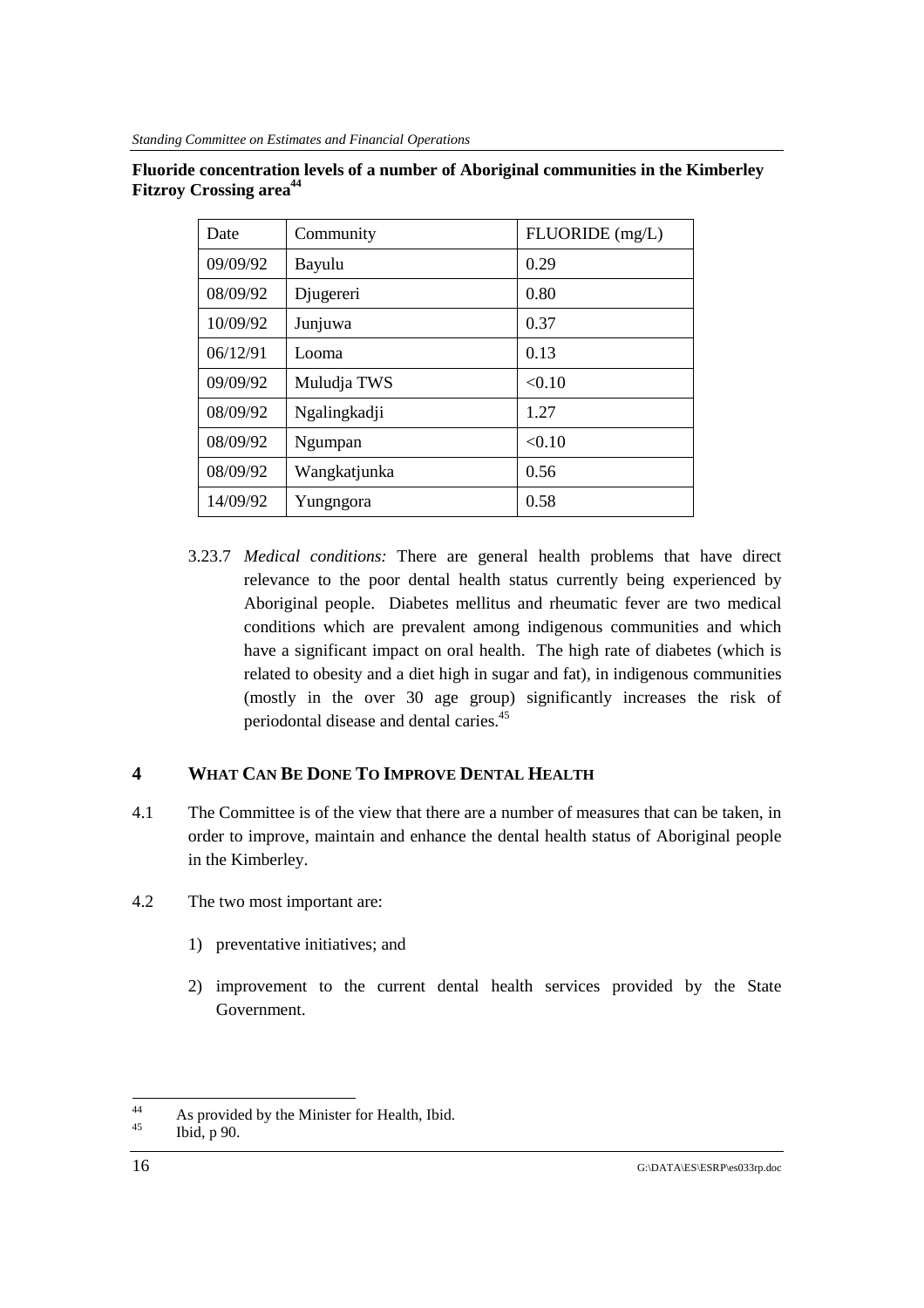# **Prevention initiatives**

- 4.3 It is well recognised that factors such as clean fluoridated water supplies, education and nutrition are important to ensure good dental health. Improvements in dental health in the western world over the last 50 years have demonstrated that dental problems are preventable. Successful prevention measures adopted by communities, individuals and oral health professionals can result in marked improvements in the dental health of the people living in the Kimberley.
- 4.4 It is important to note that dental health and good general health are closely related and therefore should not be looked at in isolation. The Committee believes that dental health should be incorporated as part of overall primary health care as well as in specific health education programs, such as diabetes education, health worker education, nutrition counselling and health promotion.

# *Fluoridation*

- 4.5 Fluoride reduces the incidence of dental caries and helps prevent cavities.<sup>46</sup> Fluoride prevents dental caries in two ways: through direct contact with teeth; and also when people drink it in the water supply during the tooth forming years and later. The ability of fluoride to inhibit and even reverse the initiation and progression of dental caries is well known.<sup>47</sup>
- 4.6 Fluoridation of the water supply, that is the controlled addition of a fluoride compound into a public water supply to achieve a concentration optimal for dental caries prevention is recognised as the most effective, socially equitable and safe method of prevention of dental caries.<sup>48</sup>
- 4.7 In Western Australia all major water supplies are fluoridated. Currently, in the Kimberley not all the water supplies are fluoridated.<sup>49</sup> As stated above, regular fluoride testing is not being carried out in any of the Kimberley Aboriginal communities at present.<sup>50</sup>

Western Australia, Transcript of Evidence, September 11 2000, p 8.<br>
Letter from Hon John Day MLA, Minister for Health, October 25 2000.

<sup>46</sup> 46 Australian Dental Association, 'Fluoride and Your Dental Health', *Dental Health Information.* http://www.ada.org.au/brochures2/fluoride.htm 47 U.S. Department of Health and Human Services, *Oral Health in America: A report of the*

*Surgeon General*, National Institute of Dental and Craniofacial Research, National Institutes of Health, 2000, p 158.<br><sup>48</sup> Submission to the Senate Standing Committee on Community Affairs Inquiry into Dental Health

from the Public Health Association (Oral Health Special Interest Group), January 23 1998.

<sup>49</sup> Dr David Atkinson, Director, Centre for Aboriginal Medical and Dental Health, University of

G:\DATA\ES\ESRP\es033rp.doc 17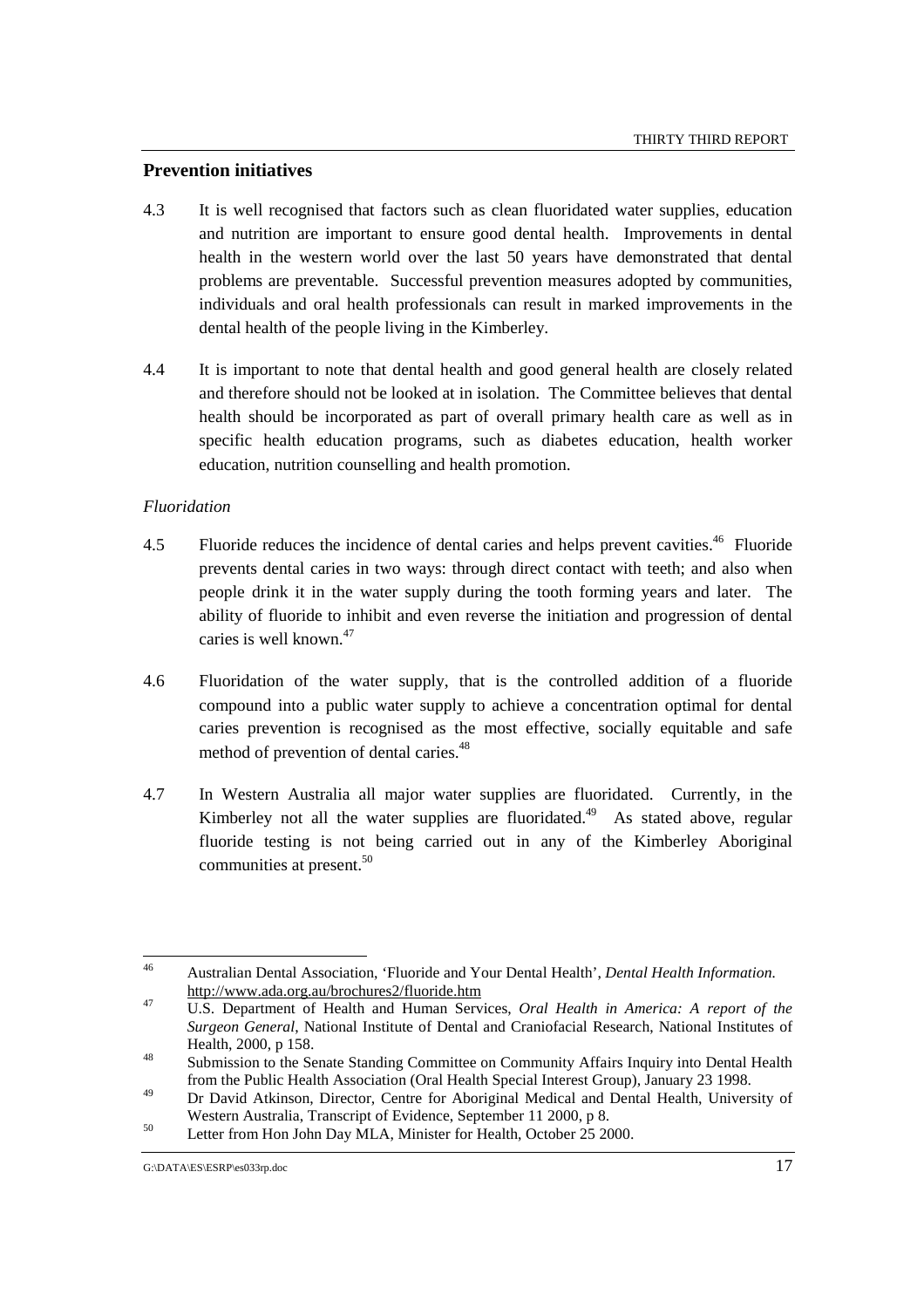#### *Standing Committee on Estimates and Financial Operations*

- 4.8 The most common source of community water is bore water.<sup>51</sup> It is estimated that only half the Aboriginal communities in the Kimberley have an ideal level of naturally occurring fluoride. No fluoride is added to water in the remote Kimberley Aboriginal communities except those close to Derby and Kununurra, which use fluoridated town water supplies. $52$
- 4.9 The HDWA will not implement a water fluoridation program in communities of fewer than 3000 people, as it is not economically viable.<sup>53</sup> In the Kimberley the largest community population is approximately 750 people.
- 4.10 The Committee is of the view that fluoridation of the water supplies in the Kimberley should be continued where currently implemented and should be introduced at those Aboriginal communities without fluoridation. The Committee notes that this may not be practical in the short term.
- 4.11 There are however, other sources of fluoride available. For example, children whose home water supplies contain low amounts of fluoride can take dietary fluoride supplements to reduce dental caries. There are also forms of fluoride that can be applied directly to teeth, including toothpaste, mouth-rinses, and professionally applied fluoride treatments available in a dental clinic.
- 4.12 The Committee is of the view that the State Government should provide supplementary fluoride treatment for children in schools, especially as artificial fluoridation of water sources is often not practical. Other methods of fluoride delivery may well be more appropriate with some communities. Strategies such as fluoride mouth rinses in a school-based program, fluoride tablets or fluoridated milk are just some of the alternative methods of providing fluoride in communities.<sup>54</sup>

**Recommendation 2: That the State Government make a greater effort to put fluoride into the water supplies in the Aboriginal communities of the Kimberley to aid in the prevention of dental caries.**

 $51$ 51 Environmental Health Needs Coordinating Committee, *Environmental Health Needs of Aboriginal Communities in Western Australia – The 1997 Survey and its Findings*, 1998, p 22.<br>
Ibid.<br>
M. D. (1997 Survey and its Findings, 1998, p 22.

<sup>53</sup> Mr David Neesham, Director, Perth Dental Hospital & Community Dental Services, Transcript of Evidence, September 11 2000, p 5.<br>Martin-Iverson N, Phatourous A, Tennant M, 'A brief review of indigenous Australian health as

it impacts on Oral Health', *Australian Dental Journal*, 1999, Vol 44, No 2, p 91. See also for example, *Selected Section: Projects of Special Interest – Milk Fluoridation – Background*, Oral Health Country Profile Programme, WHO Division of Non-communicable Diseases, http://www.whocollab.od.mah.se/wpro/china/data/milkfluoridebackgr.html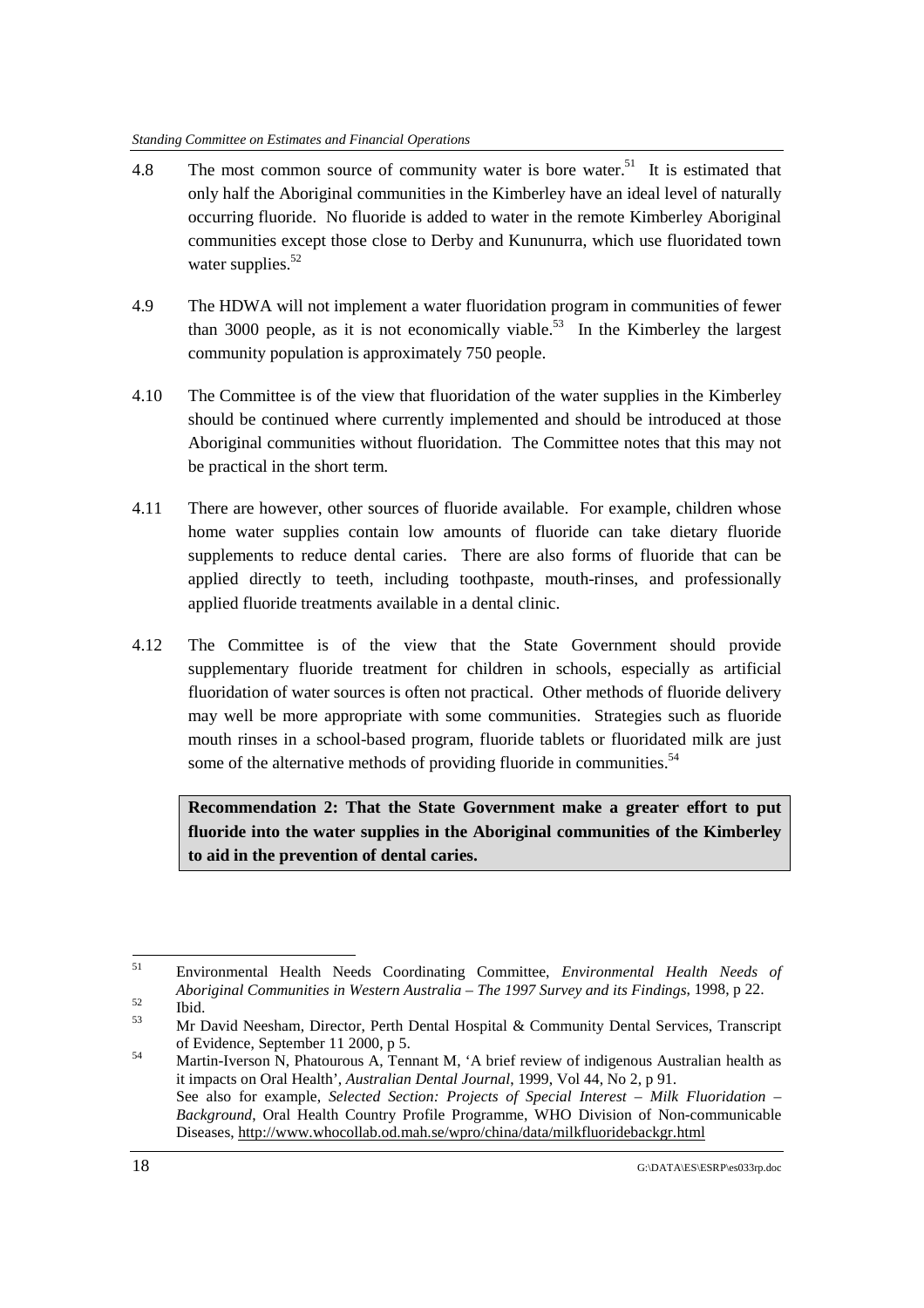**Recommendation 3: That supplementary fluoride programs, in the absence of water fluoridation, be implemented in all schools in the Kimberley.**

## *Education*

- 4.13 Few will dispute the importance of the role of education to an individual's health and wellbeing. In fact, the effectiveness of modern health care has been shown to heavily hinge on the quality of health education. Dental health education, therefore, is a fundamental prerequisite of good oral health.
- 4.14 Dental health education programs must receive the highest priority. In order to achieve the most effective results for the people in the Kimberley, the dental education efforts should focus on teaching proper oral hygiene and on the maintenance of a balanced diet. (It is also essential to integrate oral health programs with current programs related to obesity and diabetes).
- 4.15 It is important to target Aboriginal children, as the caries rate among this group is so high. The dental caries level of Aboriginal children in the Kimberley is significantly higher than that for all WA children.<sup>55</sup> For example, the mean DMFT (decayed, missing due to caries, or filled teeth) figure, which is accepted worldwide as an indicator for oral health, for Aboriginal children in Western Australia between the ages of 11 and 13 is 1.7, compared to .79 for all other WA children aged 12.
- 4.16 A strategy which the Committee favours is school based programs supporting linkages with health care professionals and other dental partners in the community in order to reach children who are at higher risk of dental disease. The focus should be on the young people, under the age of 20 for the best long-term results.
- 4.17 Dental educational programs which instruct school children to care for their mouth and teeth, have been shown to be cost effective and to actually improve the oral health of the participants in the program.<sup>56</sup> Through dental education, students learn the importance of proper oral hygiene, tobacco use prevention, use of fluorides, and regular clinical visits for preventive dental care, as well as the importance of proper nutrition, playground safety as related to dental injuries, and what to expect during a visit to a dental office.
- 4.18 Another strategy that the Committee supports is to target parents and caregivers, to educate them on the ways to prevent and recognise oral disease in their children.

<sup>55</sup> Letter from Mr David Neesham, Director, Perth Dental Hospital & Community Dental Services, October 5 2000. <sup>56</sup> 'Dental Health Education and Tobacco Use Prevention Program',

http://www.health.state.ok.us/program/dental/dented.html

G:\DATA\ES\ESRP\es033rp.doc 19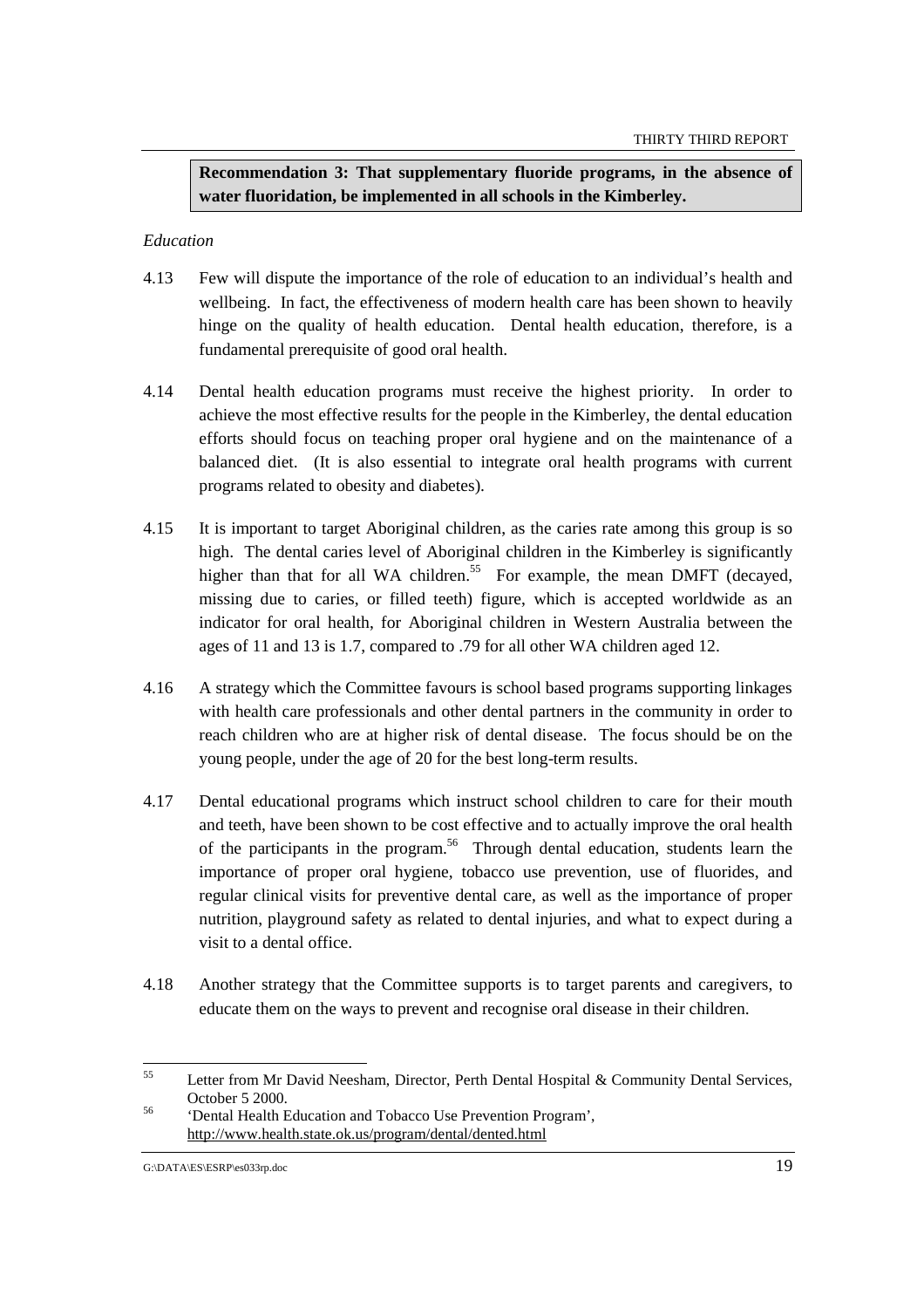#### *Standing Committee on Estimates and Financial Operations*

*"The requirement to have good dental health requires nutritious diet, gum care, dental brushing, babies not fed bottles of Coke, all that. This still happens. At Beagle Bay, I was there two weeks ago, and I saw this kid with red cordial in a bottle, sucking away, and that child, you can guarantee, will have terrible dental health, and Coke, not only does it actually cause dental caries, it erodes the enamel on teeth*  $as well$  ...<sup>57</sup>

4.19 In this regard, the Committee believes that necessary training should be provided to health-care providers, staff in state-supported programs and workers in pregnancy and parenting programs. Education programs should be developed for parents and caregivers to encourage appropriate use of nursing bottles and pacifiers, and to restrict the consumption of sugary foods and drinks.

**Recommendation 4: That dental health education programs aimed at preventing dental disease be implemented immediately. The programs should include dental health instruction and daily brushing.**

**Recommendation 5: That the HDWA expand existing school and community based health education programs to incorporate dental health education programs.**

# *Tooth Brushing Programs*

- 4.20 Tooth brushing is one of the lifelong, preventive habits important to maintain dental health and prevent tooth decay and gum disease. It is important that children brush their teeth as tooth decay occurs faster in children than in adults.<sup>58</sup> Brushing removes plaque bacteria, which are responsible for tooth decay.
- 4.21 Studies have shown that compliance with a supervised brushing program results in a reduced caries increment amongst children.<sup>59</sup>
- 4.22 The Committee is of the view that school brushing programs should be introduced in each Aboriginal community to teach children how to brush their teeth correctly and help the children develop good, life long habits. Such a program would also ensure that the children are actually brushing their teeth.

<sup>57</sup> <sup>57</sup> Ms Isabelle Ellis, Transcript of Evidence, August 21 2000, p 10.

<sup>58</sup> 'Child Dental Care – Brushing Teeth', *The Dental Zone,*

http://www.saveyoursmile.com/parents/dzgettingkidstobrush.html

<sup>&</sup>lt;sup>59</sup> See for example, Jacquelyn F. Moorhead, Anthony J. Conti, Ronald G. Marks, Lewis P. Cancro, 'The Effect of Supervised Brushing on Caries Inhibition in School Age Children'*, Journal of Clinical Dentistry*, 1991, 2: pp 97-102.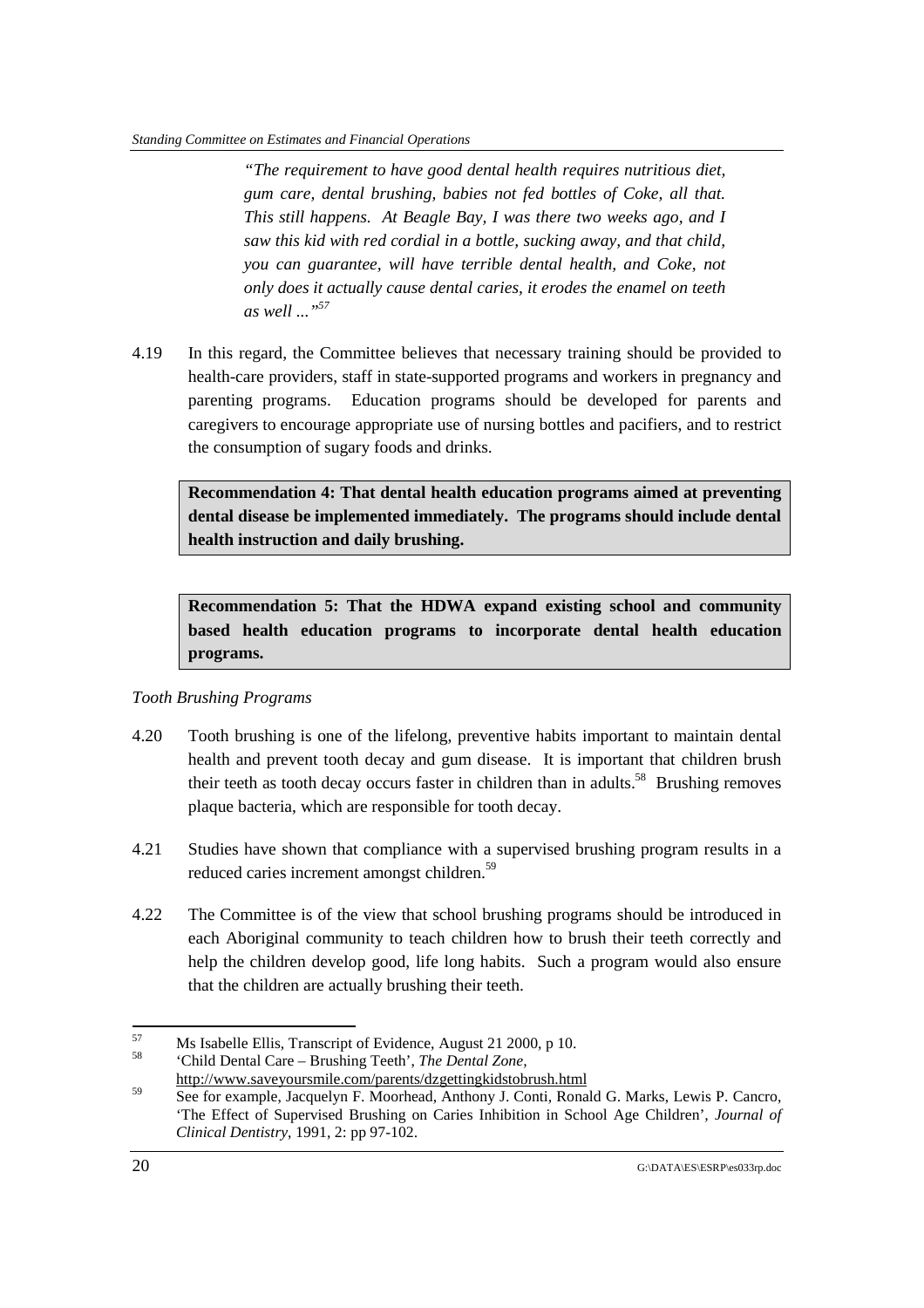- 4.23 The Committee received evidence that the benefits of a brushing program, combined with a diet low in sugar, would be almost immediate and it would only take a couple of years to start to reverse the problem of dental disease amongst Aboriginal  $children$ <sup>60</sup>
- 4.24 To be most effective, the brushing programs should involve fluoride toothpaste *"Access to fluoride toothpaste is a very valuable preventative measure."*61 It would also be necessary to involve teachers or a health worker in the community who would supervise the program and ensure that an education program is attached to the brushing program.
- 4.25 The Committee was advised that it would not be too expensive to implement such a program. Funding of such a program is estimated to be approximately \$40,000 per year for the estimated 4000 children of school age in the Kimberley (this cost is based on the supply of 4 toothbrushes and the necessary toothpaste per child). $62$

**Recommendation 6: That the State fund and implement a tooth brushing program in all schools in the Kimberley.**

## *Nutrition*

- 4.26 Traditionally, Aboriginal people in Australia experienced good dental health with no/minimal dental diseases because of a natural and nutritious diet low in fat and sugar (example: kangaroo, plants, berries). Aboriginal people now suffer greater levels of dental disease than average non-Aboriginal Australians, largely attributable to the new types of food that the Aboriginal people are now eating – a diet that is high in sugars (example: deep fried takeaways, soft-drink, lollies).<sup>63</sup> As stated above, food with high amounts of sugar is clearly linked to tooth decay.
- 4.27 In an effort to improve the nutritional health of the Aboriginal people (and flowing on from that the dental health of the Aboriginal people), nutrition and education programs are needed.
- 4.28 One such effort is to focus on the community stores. The Committee believes that measures are needed to ensure that the community stores improve the level of nutritious foods they provide, in order to get better value out of oral health programs.

<sup>60</sup> 60 Mr Neesham, Director, Perth Dental Hospital & Community Dental Services, Transcript of Evidence, September 11 2000, p 6. 61 Ibid, p 4.

Letter from Mr David Neesham, Director, Perth Dental Hospital & Community Dental Services, October 5 2000. <sup>63</sup> *Nutrition in Aboriginal and Torres Strait Islander Peoples – An Information Paper*, National

Health and Medical Research Council, endorsed July 31 2000.

G:\DATA\ES\ESRP\es033rp.doc 21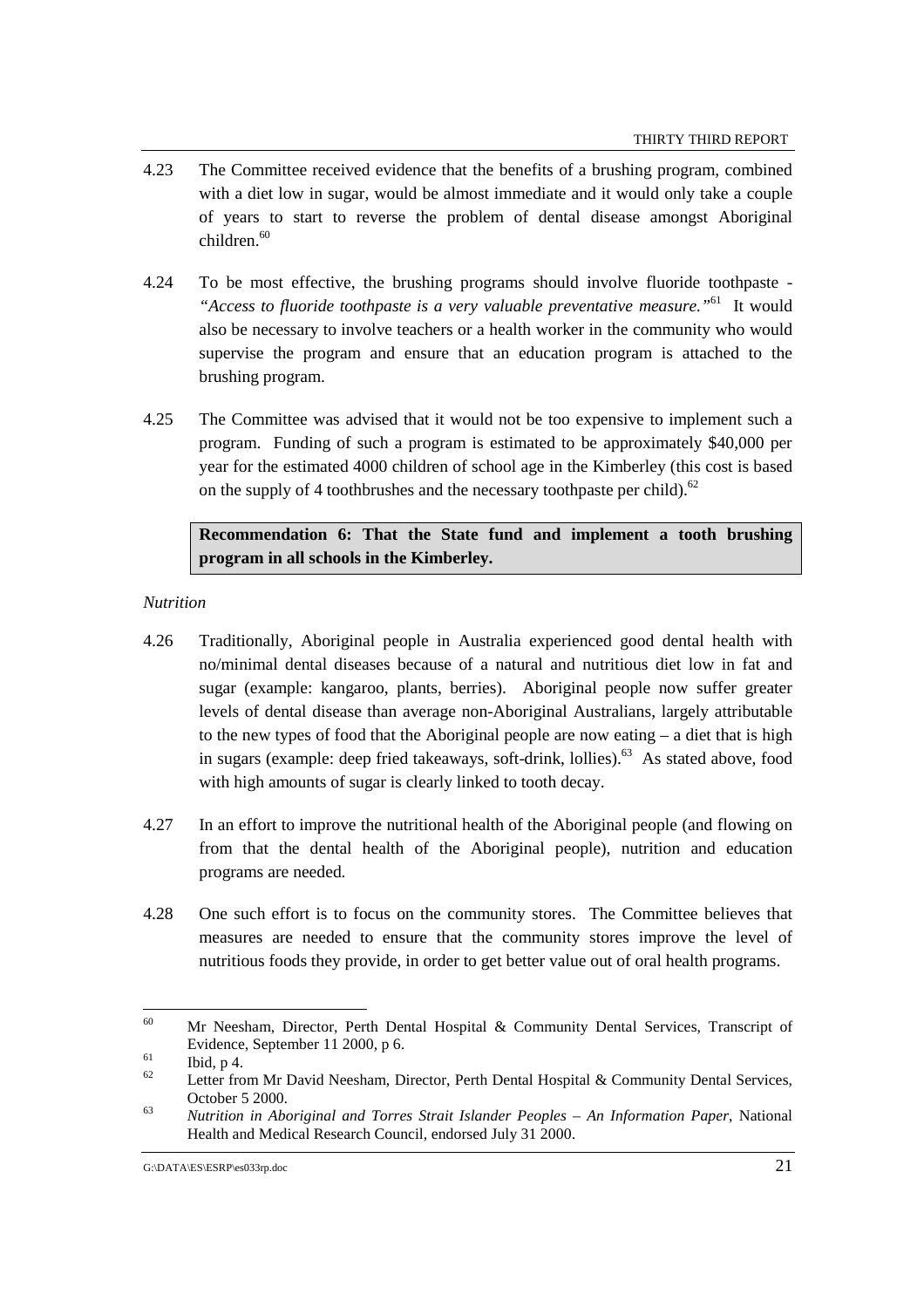- 4.29 Studies have been undertaken which support the view that *'… retail store managers in remote Aboriginal communities wield considerable power over the food supply and that store managers can be important allies in efforts to improve dietary intake and* nutritional status.<sup>54</sup> Community stores supply more than 95 percent<sup>65</sup> of the food eaten on remote Aboriginal communities.
- 4.30 The high cost of goods, especially of fresh fruit and vegetables in the Kimberley, is seen as a continuing obstacle to encouraging healthy eating habits in Aboriginal communities. Reasons for the high costs include: high transportation, storage and wastage costs.<sup>66</sup>
- 4.31 The Committee notes the policies and efforts already undertaken in this area by the  $HDWA<sup>67</sup>$  and other government organisations such as the Western Australian Department of Commerce and Trade.<sup>68</sup>

*"Store based nutrition interventions have the potential to influence nutrition knowledge, food purchasing patterns and food intake. The interventions can influence consumers to actively choose nutritionally preferred products…*

*Providing training and support to store managers, store committees and community councils will help the key decision makers to implement store-based nutrition interventions in Aboriginal communities." 69*

4.32 The Committee believes that community stores can play an important role in educating people on good nutrition and diet, in order to influence stock selection and buying habits within communities. One effective way of doing this is through the use of posters and flyers. For example, healthy food approval stickers on items and "shelf-talkers" which clearly identify nutritious food can be used to encourage healthy eating practises.<sup>70</sup>

<sup>64</sup> Lee A.J, Bonson A.P.V. & Powers J.R., 'The effect of retail store managers on Aboriginal diet in remote communities', *Australian and New Zealand Journal of Public Health,* 1996, Vol 20, No

<sup>&</sup>lt;sup>65</sup> Kimberley Public Health Unit, *Aboriginal Community Stores and Health – Background Information*, June 1999, p 7.<br><sup>66</sup> *Nutrition in Aboriginal and Torres Strait Islander Peoples – An Information Paper*, National

Health and Medical Research Council, endorsed July 31 2000, p 56.<br>For example the Kimberley Public Health Unit Store Management Project.

Aboriginal Community Stores Schemes is a program delivered by the Office of Aboriginal Economic Development within the Commerce and Trade Department of Western Australia.<br>
Kimberley Public Health Unit, *Store Management Project*, 1999, p 13.<br>
Submission from David King, Proprietor, Rusty's Foodland Derby, un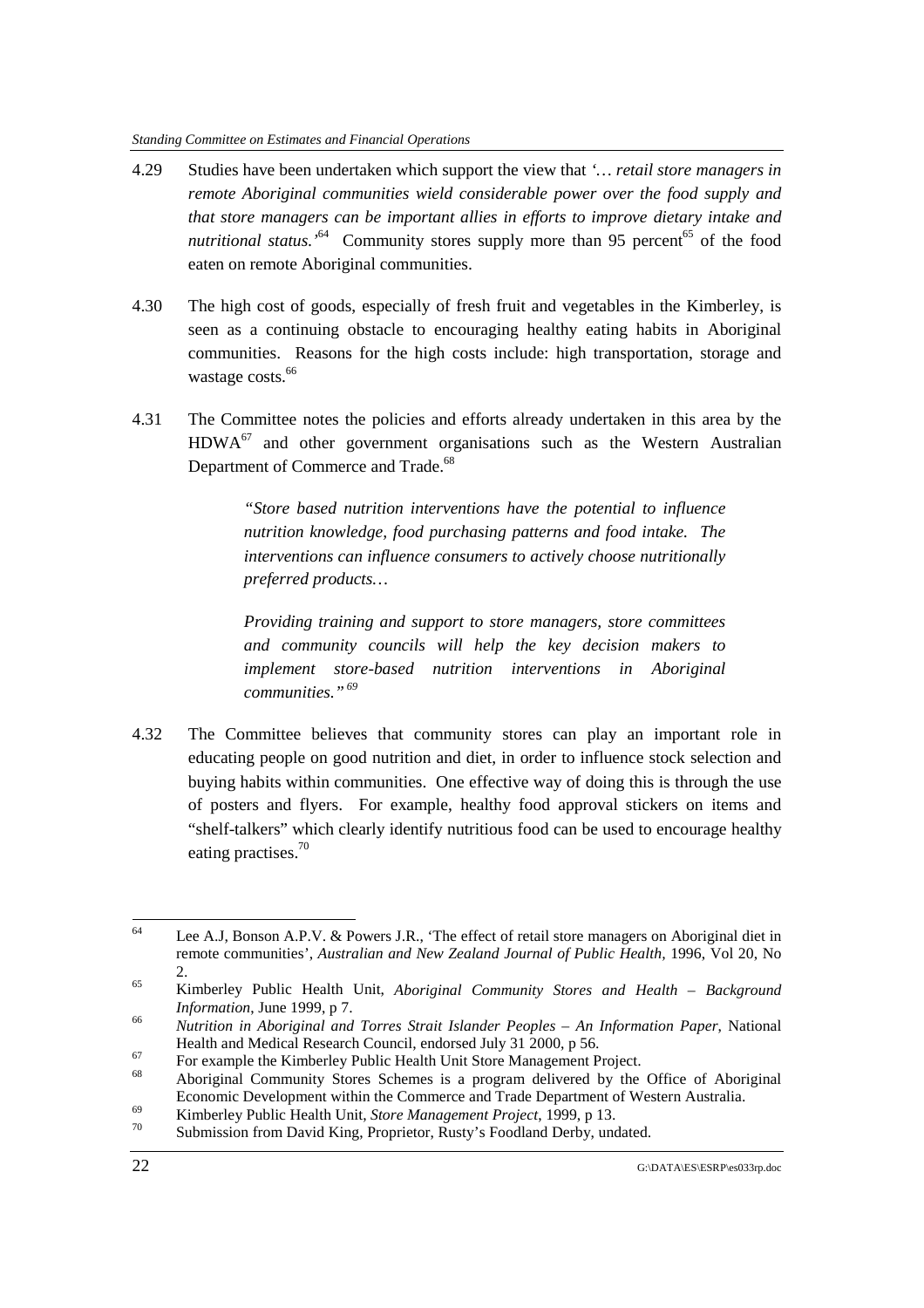- 4.33 The Committee sought submissions from storeowners in the Kimberley, on their views as to how stores operating in Aboriginal communities can help improve the health of the community.
- 4.34 The major points raised were:
	- community stores should run on a not for profit basis, with the major aim of the store being to benefit the community rather than to make a profit;
	- good management of the store is essential;
	- As diabetes is a common problem in the Aboriginal communities, at least 35 percent of all goods stocked in the store must be directed at preventing diabetes; and
	- supply, especially of fruit and vegetables, should be from a local source to ensure good quality and affordable prices.

*"We believe our main impact has been in providing a good constant range of quality fruit and vegetables. Our sales of fruit and vegetables has increased in one month from \$6000 to \$9000 by improving the range and the quality.*

*… The other biggest impact we have noticed is providing healthy ready to eat foods such as fresh sandwiches and stews. There appears to be a direct correlation between when fresh attractive sandwiches are provided, and the sales of items such as pies, bags of chips, etc, decreasing."71*

- 4.35 Initiatives suggested included:
	- a central warehouse for supply of goods, such as NATS Store in Perth which supplies the Ngaanyatjarra Lands in the central desert;
	- part of an individual's income to go directly to the store to be used as credit for food only;
	- health promotions at stores to introduce people to healthy foods; and
	- donating healthy food samples to schools

*"Another suggestion may be for stores to donate a new type of fruit or health snack to the local school for children to sample each month, in*

<sup>71</sup> Letter, from Steve and Julie Dignan, Store Managers, Wirrimanu Community Store, September 18 2000.

G:\DATA\ES\ESRP\es033rp.doc 23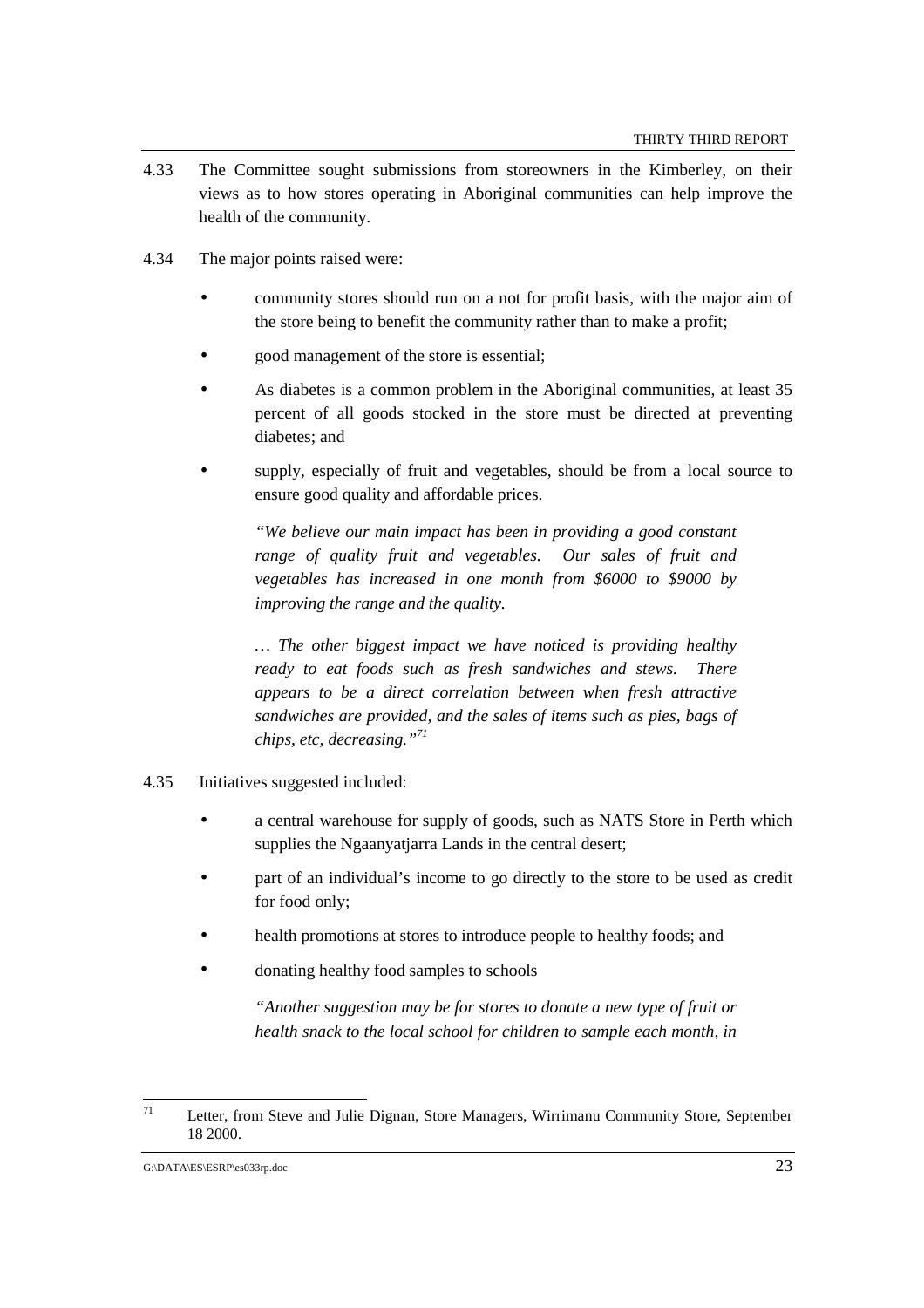*the hope that it will introduce the children to a whole range of foods."72*

**Recommendation 7: That State and local governments encourage community stores to adopt schemes to reduce costs and increase the range of nutritious foods stocked in order to help improve the dental and general health of the community.**

Yakanarra Community – case example

- 4.36 The potential for success of preventative dental health programs is evident in the Yakanarra Community (an Aboriginal community located south of Fitzroy Crossing). The Committee understands, from its meeting with the HDWA dentist in Halls Creek/Fitzroy Crossing, Dr Maria Chan, on August 23 2000, that the people in Yakanarra enjoy better dental health than in other communities in the Fitzroy Valley and Halls Creek areas of the Kimberley.
- 4.37 As part of its "Community Health Strategy", the Yakanarra Community Store has stocked food and drinks which prevent diabetes, that is, food and drinks which are low in sugar, and which consequently improve dental health. The Community school funds a tooth-brushing program. The two initiatives combined have resulted in major improvements in the dental health of the children within the Yakanarra community.

*"… the children's good dental health is the result of a communal approach to the issue. Firstly, a major factor contributing to the good health of our children's teeth is the "No Sugar" policy of our Community-owned store. The store sells only sugar-free cool drinks and fruit juice. It sells no ice-cream or chocolate and only a couple of sweet lines; it only sells sugar free gum. It sells a wide range of fresh fruit and vegetables.73*

- 4.38 The Committee commends the approach of the Yakanarra community.
- 4.39 The Yakanarra Community School is an Independent Aboriginal Community School, governed by an Aboriginal School Council. The School obtains its funding from various Commonwealth Education Programs and State Education grants.<sup>74</sup>
- 4.40 The Yakanarra Community School funds and implements a school-wide daily teeth cleaning program. The school provides tooth brushes and toothpaste for all the children in the school. The school allows 10 minutes after the daily lunch break for

<sup>72</sup>  $\frac{72}{73}$  Ibid.

<sup>&</sup>lt;sup>73</sup> Letter from Laurel Sutcliffe, Principal, Yakanarra Community School, November 13 2000.<br> $\frac{74}{1114}$ 

Ibid.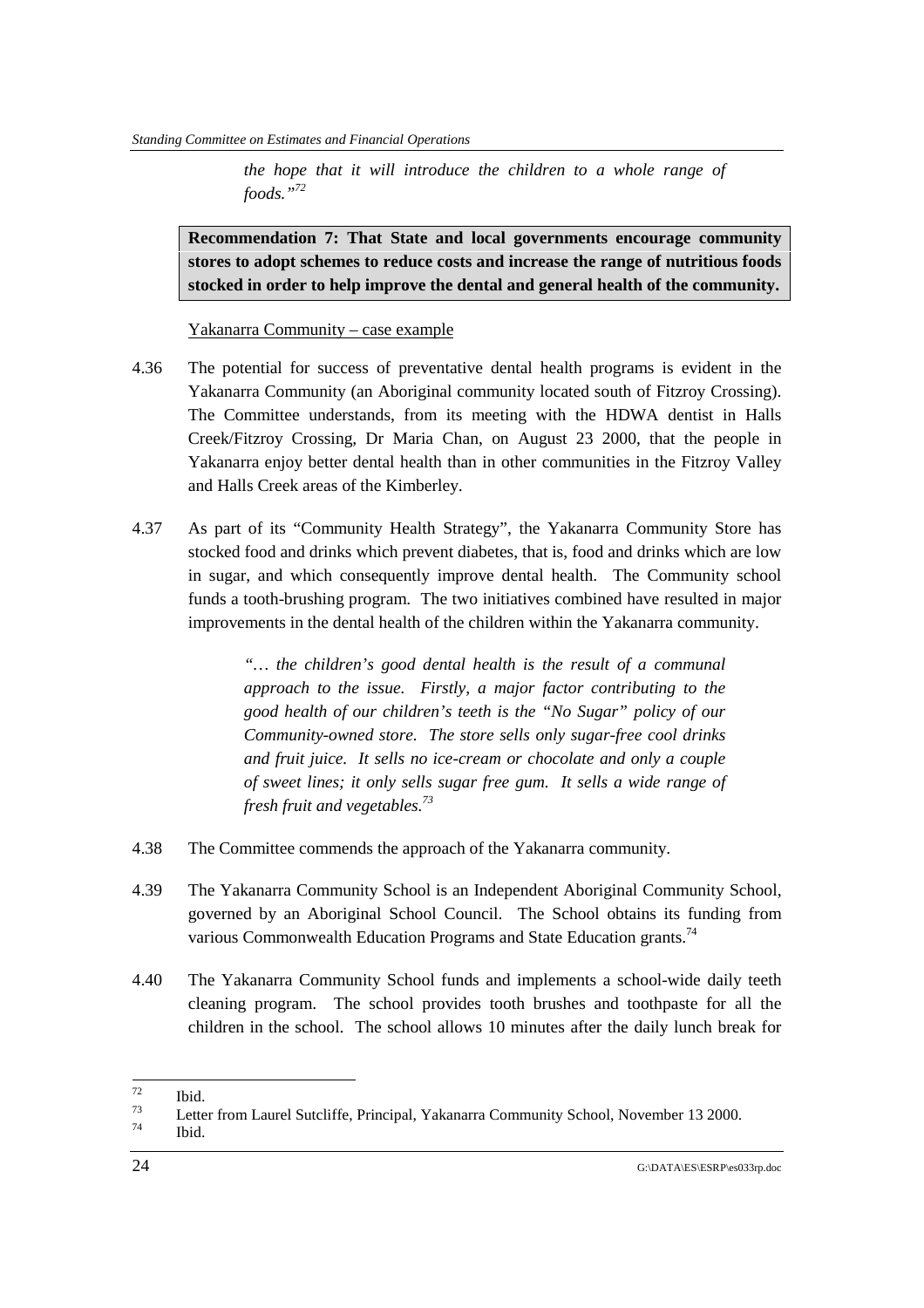teeth cleaning. The primary students are closely supervised and taught to brush their teeth correctly and are instructed on what are the causes of tooth decay.<sup>75</sup>

- 4.41 The cost of the program to the Yakanarra Community School is \$960 per year. This figure is based on providing 40 children toothpaste and tooth brushes (six to eight per year) each.76
- 4.42 The preventative measures outlined above if implemented across the Kimberley, will result in less need to perform emergency dental treatment in the future, better oral health for Aboriginal people and ultimately a greatly reduced financial burden on the State.

**Recommendation 8: That the Health Department of Western Australia and the Ministry of Education review the tooth brushing program and store policy at Yakanarra Community to see how they can be effectively promoted and implemented throughout the Kimberley.**

# **Improvement to the current dental health services**

*Dental service provision*

- 4.43 All members of the Australian public should have access to timely and cost efficient oral health care and dental services. In the Kimberley they do not have this.
- 4.44 Improving the standard of health services and access to health services would make a valuable contribution to improving the dental health and the general health of the Aboriginal people in the Kimberley, particularly if the improvements raised the services to a level comparable with those of other Australians. The challenge remains as to how to improve services and access with the limited funding available.

## **Equipment**

4.45 An immediate improvement to the current dental services would be achievable through the provision of better dental equipment - currently, some of the equipment being used in dental practices in the Kimberley is old and unreliable. In Halls Creek for example, the equipment is sub-standard. The compressor is not reliable and the chair is outdated. The Committee sees no reason why the Kimberley should not have modern dental equipment. The proposed new hospital to be built in Halls Creek should include a new dental facility.

<sup>75</sup>  $\frac{75}{76}$  Ibid.

<sup>76</sup> Facsimile from Laurel Sutcliffe, Principal, Yakanarra Community School, November 14 2000.

G:\DATA\ES\ESRP\es033rp.doc 25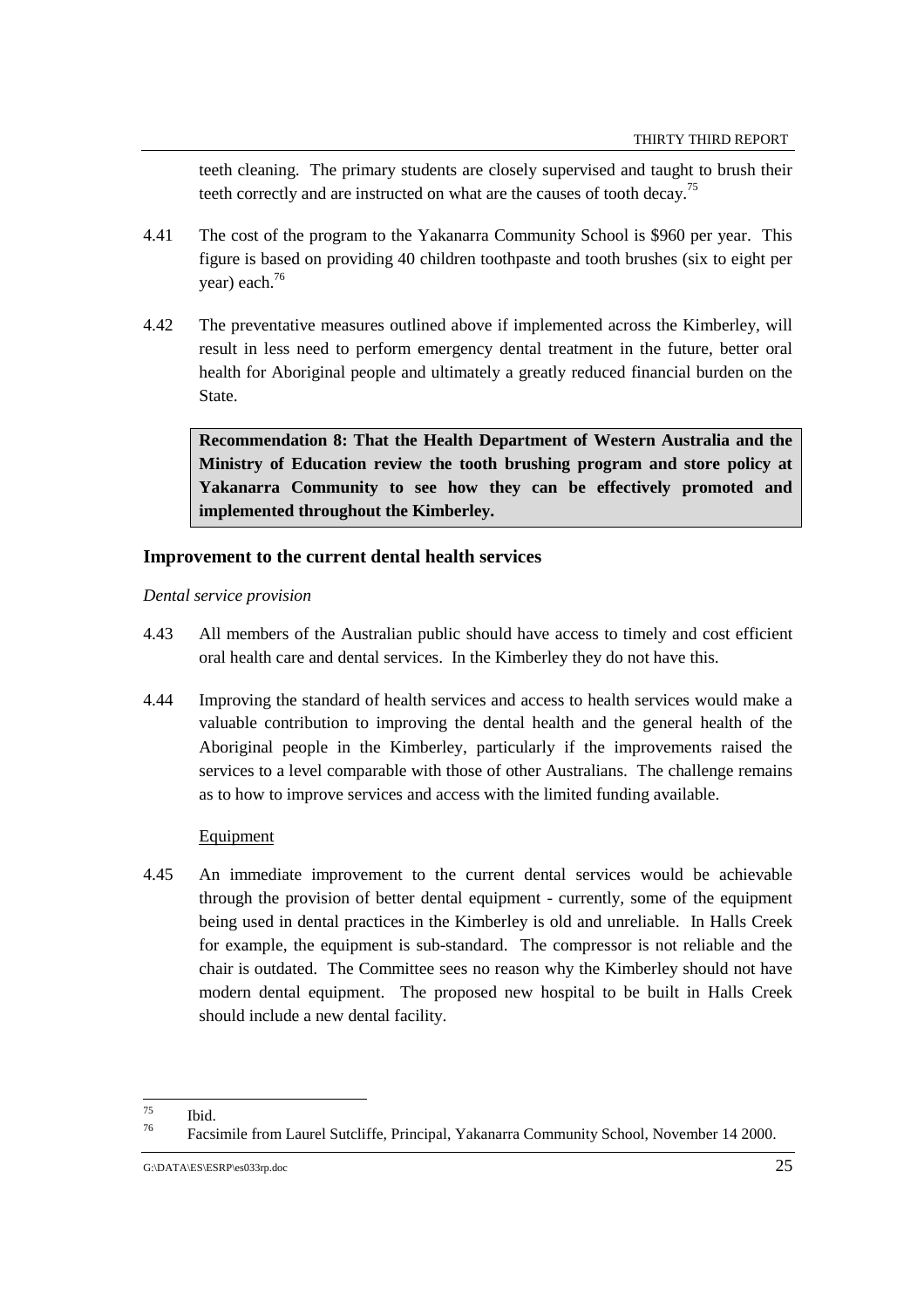**Recommendation 9: That an up-to-date dental facility be established in the new Halls Creek District Hospital.**

Access

*"Access to care is the first essential capacity to increase peoples opportunity for treatment."77*

- 4.46 Access to dental services must be improved. The Committee was advised that the best way to improve access to dental care by remote communities is to provide more frequent visits by dentists of shorter duration. *'Rather than visit for one or two weeks a year, visit three days a week every month or every six weeks'*. 78
- 4.47 In order to assist in providing more frequent visits by dentists, a useful aid would be the permanent establishment of dental equipment at certain communities. Services could be provided in a number of large and strategically located communities and people from outlying areas could travel to these places for treatment.

*"Chances for fly in fly out access could be improved through judicious use of capital equipment into some of the key communities."79*

4.48 In evidence to the Committee, Mr David Neesham stated that the cost of setting up the centres would be much less expensive than setting up a full dental surgery. The equipment required would be a chair that can be dismantled and kept within the community, a small compressor and a small dental unit.<sup>80</sup> An advantage would be that these could be secured in a lockable cabinet in a health centre and other health professionals could use the area when not in use by dentists. Another advantage would be time saved. Currently, the dentist has to transport equipment that is heavy and cumbersome and much time is taken moving and setting it up. The result would be more time available for the dentist to see more patients. This approach would also allow more frequent visits to communities greatly in need of regular dental visits, like Balgo, Gibb River and Kalumburu.

> *"You need infrastructure that is set up there, ready to go, … but we do not have that infrastructure set-up at all in the Kimberley. We do in town. We have a dental van that sits at Broome Primary or Cable*

 $77$ Mr David Neesham, Director, Perth Dental Hospital & Community Dental Services, Transcript of Evidence, September 11 2000, p 3.<br>
Thid, p 3.<br>  $\frac{78}{7}$  Ibid, p 3.

 $\begin{array}{cc}\n\frac{79}{80} & \text{Ibid, p 2.} \\
\text{Iii, p 3}\n\end{array}$ 

Ibid,  $p$  3.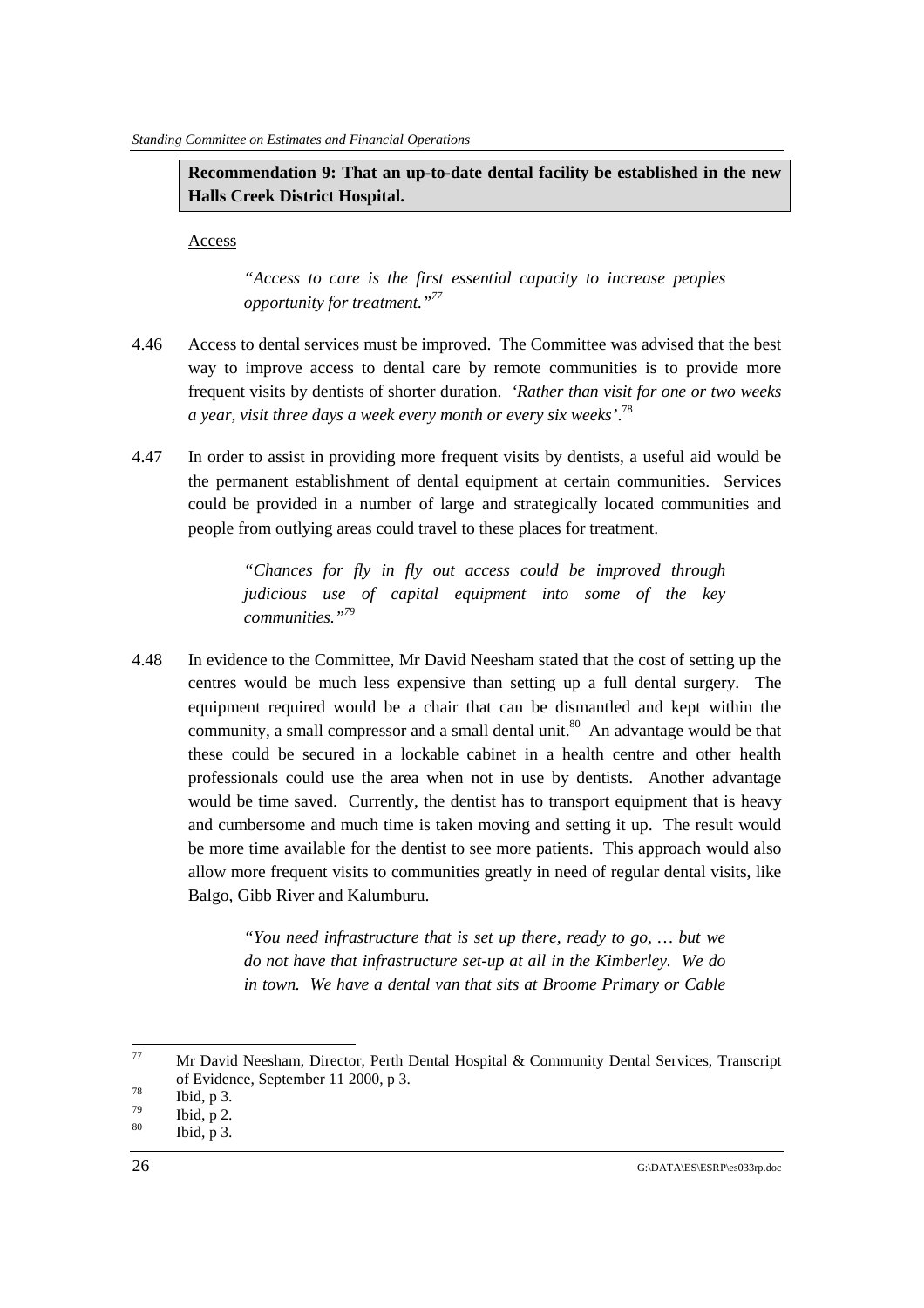*beach. If you go to a remote community there is not access to that sort of service."81*

- 4.49 The Committee notes that the HDWA has plans to site a dentist at Halls Creek in addition to the one dentist presently at Fitzroy Crossing to allow better access to the communities and to provide a permanent dental service in the area.<sup>82</sup> The Committee supports this initiative to provide better access to dental services in the Fitzroy Valley and Halls Creek area.
- 4.50 Access to dental care for school aged children can be increased through dental programs that are school based or school linked (as mentioned above). These programs, which may be mobile or physically based at schools, remove financial and other barriers in the existing health-care delivery system. They take advantage of the fact that children in school settings are an easily accessible and captive audience.

**Recommendation 10: That the Health Department of Western Australia establish 'dental centres' in key Aboriginal communities to house dental equipment to be used by visiting dental health staff.**

*Recruitment of dental staff*

- 4.51 There are difficulties in recruiting dental staff, as with other health staff, to work in remote areas such as the Kimberley. An extremely high turnover of dental staff is currently being experienced within the Kimberley. For example, over the last five years, three dentists have held the itinerant dental officer position based in Derby and five dentists have held the public dental officer position based at Fitzroy Crossing.<sup>83</sup>
- 4.52 State Government budget restraints have inhibited the recruitment of dentists and nursing staff from the metropolitan area to the Kimberley<sup>84</sup> and incentives used by the HDWA to attract and retain dental staff to the Kimberley appear to be ineffectual.
- 4.53 Major effort is needed to provide workable solutions to narrow the gap in the provision of dental services to the people living in the Kimberley due to a lack of dental staff.

<sup>81</sup> <sup>81</sup> Ms Isabelle Ellis, Transcript of Evidence, August 21 2000, pp 10-11.

<sup>82</sup> Mr David Neesham, Director, Perth Dental Hospital & Community Dental Services, Transcript

of Evidence, September 11 2000, p 2.<br>
Letter from Hon John Day MLA, Minister for Health, October 25 2000.

<sup>84</sup> Mr David Neesham, Director, Perth Dental Hospital & Community Dental Services, Transcript of Evidence, September 11 2000, p 2.

G:\DATA\ES\ESRP\es033rp.doc 27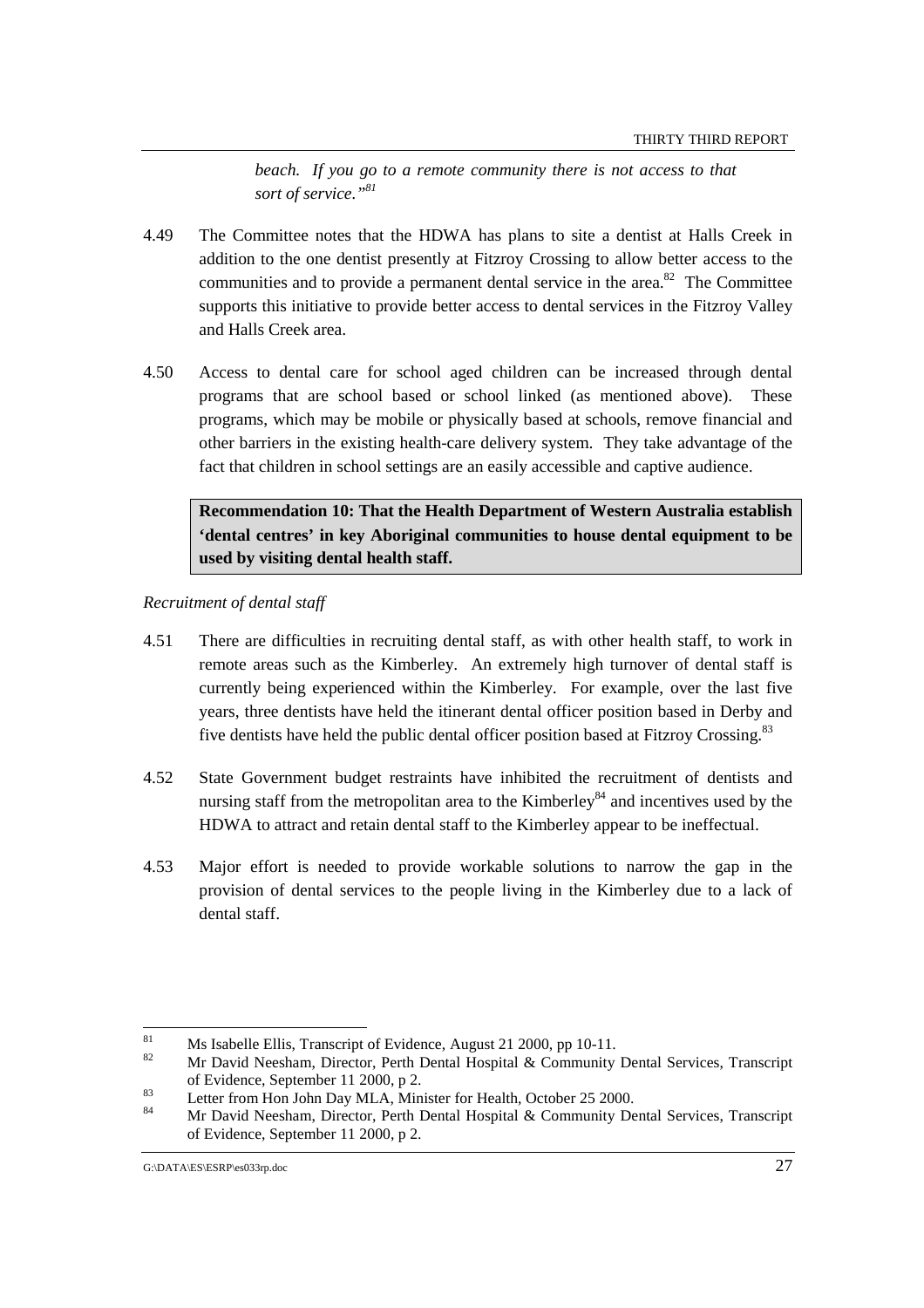4.54 Noting the difficulty in recruiting dental staff, the Committee is of the view that qualified experienced dentists, from Perth for example, could be encouraged and funded to do short term locums of approximately two weeks duration in the Kimberley. The establishment of dental centres, as recommended above, will provide the necessary infrastructure to support the visiting dentists and the dentists can be flown in and out of the communities. The Committee believes that such a scheme will improve access to regular dental services in the Kimberley.

**Recommendation 11: That the Health Department of Western Australia examine the feasibility of establishing a dedicated short-term locum employment position in the Kimberley for dentists.**

- 4.55 The Committee believes that through the development of dental health training programs for the non-dental health personnel in rural and remote communities, some change could be effected.
- 4.56 An effort that is receiving much support, is the greater recruitment and training of Aboriginal people. Aboriginal health workers should be supported to acquire dental knowledge, at the very least in oral health promotion and even to the extent of being able to perform some basic dental procedures. The Aboriginal health workers remain in the communities while dentists come and go. In the Kimberley, where the Aboriginal communities are dependent on government dental services, Aboriginal health workers trained in dental health, could provide community education and support.<sup>85</sup>

*"Health services need to recognise the importance of the employment of local Aboriginal people to long term improvements in Aboriginal health and to the provision of appropriate services."86*

- 4.57 The Committee notes that amongst the recommendations of the Kimberley Regional Aboriginal Health Plan, were that:
	- a) greater use be made of Aboriginal health workers in promoting dental health and performing preliminary assessment of dental problems; and
	- b) increased training in dental health for Aboriginal health workers be provided, and that this training be developed in conjunction with tertiary institutions training dental health staff.<sup>87</sup>

 $85$ Submission from the National Aboriginal Community Controlled Health Organisation to the Senate Standing Committee on Community Affairs Inquiry into Public Dental Services, 1998.

<sup>&</sup>lt;sup>86</sup> Atkinson D, Bridge C, Gray D, *Kimberley Regional Aboriginal Health Plan Executive Summary and Recommendations*, December 1999, p 11.<br><sup>87</sup> Ibid, p 30.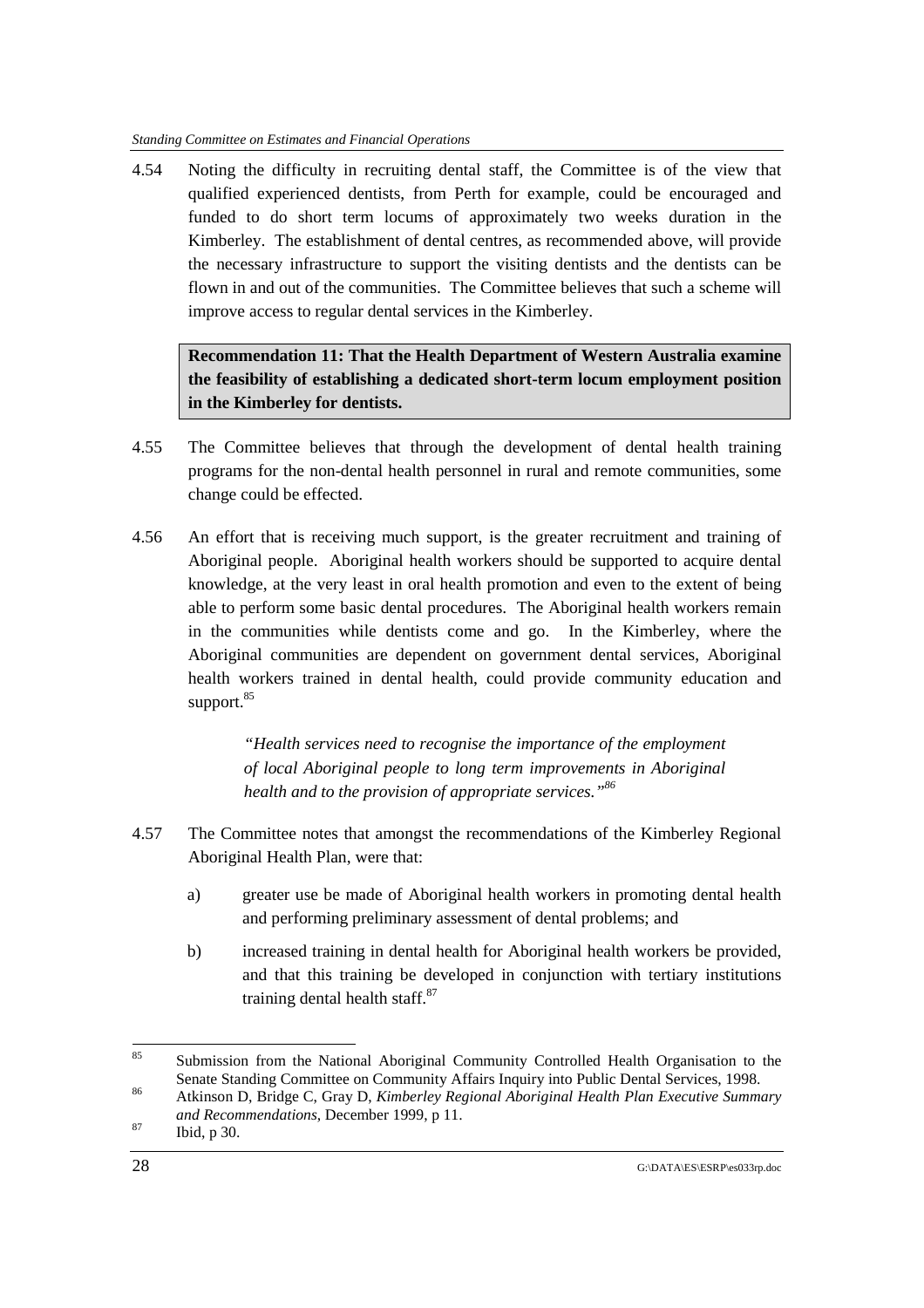- 4.58 The Committee was informed that HDWA is spending \$800,000 of recurrent funds this financial year<sup>88</sup> to establish a collaborative unit between HDWA and the University of Western Australia to provide a focus for rural and remote oral health services, which will be know as the Centre for Rural and Remote Oral Health ("the CRROH"). The objectives of the CRROH are:
	- advocacy and research;
	- *practitioner support*;
	- Aboriginal oral health programs; and
	- facilitation of new rural oral health programs.
- 4.59 An important function of the CRROH will be to offer dental students the opportunity to undertake rural work experience placements. The specific tasks to be undertaken by the CRROH in the first two years of its establishment include the development and implementation of an oral health training program for Aboriginal Health Workers and community health workers throughout the State, and the development and implementation of oral hygiene programs for Aboriginal populations in rural and remote locations, including the Kimberley region.
- 4.60 The Committee supports the initiative to provide further training to Aboriginal health workers in basic dental health.

**Recommendation 12: That each of the larger communities in the Kimberley have access to an Aboriginal Health Worker, trained to provide dental health education.**

- 4.61 The Committee also supports the initiative of the CRROH to investigate the possibility of introducing innovative dental health programs in the Kimberley that make use of undergraduate and first year dentists.
- 4.62 The Committee notes that the use of undergraduate professionals to supplement shortages in professional services to the public is now a common strategy. For instance, the University of Western Australia has recently introduced an unrepresented criminal appellant's scheme, which makes use of the skills of final year law students.<sup>89</sup>
- 4.63 The Commonwealth Parliament Senate Standing Committee on Community Affairs report into Public Dental Services outlined a vocational training program whereby all newly qualified dentists would be required to complete, under supervision, a period of vocational training in placements determined for them. The graduates would treat

 $88$ 88 Mr Corey Carrello, Purchasing Manager, Health Department of Western Australia, Transcript of Evidence, September 11 2000, p 4.

<sup>89</sup> *The Unpresented Criminal Appellants Scheme*, http://www.law.ecel.uwa.edu.au/law/UCAS/UCASbackgroundpaper.html

G:\DATA\ES\ESRP\es033rp.doc 29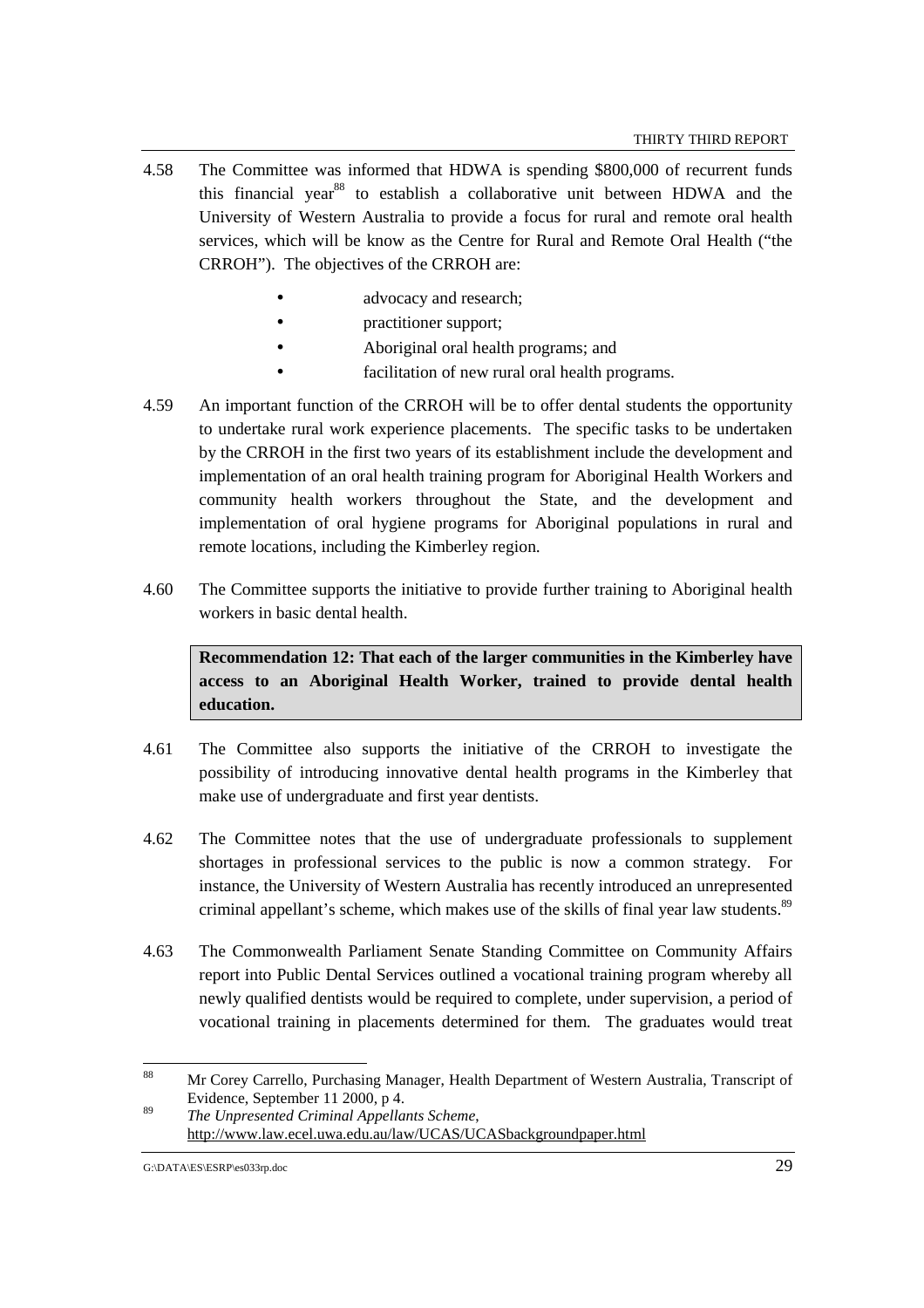public patients and could be assigned to work in public dental services or private practices, in rural or remote locations. In addition to the beneficial practical experience for dentists, the scheme was seen as an opportunity to counteract the shortfall of dentists servicing rural and remote areas by placing dentists in such areas for at least six months and, hopefully, encouraging more of them to locate there permanently. The report also noted that post graduation vocational training programs operate throughout Europe and provide enormous benefits to both the new graduates and the health system in general.<sup>90</sup>

**Recommendation 13: That the HDWA undertake a feasibility study into shortterm vocational placements of final year dentistry students and first year dentists in the Kimberley.**

# Dental auxiliaries

4.64 Dental auxiliaries can play an important role in providing preventive services (which have the added benefit of not involving the same level of costs as a dentist's services).

> *"You do not necessarily need a dentist. In the main you need a welltrained health worker, who is good public health stock, to do dental health…*

> *… You need the doctor to treat the serious illness, but having the doctor come in and provide Aboriginal health worker work, or public health or nursing is really a waste of that person's expertise and they do not have any expertise in the other areas, and so what we are doing is providing the most expensive to provide the worst service in public health and it would be the same with the dentist. Bring the dentist in, he provides the most expensive, and it is the end stage, not the beginning stage. So it is really not working effectively."91*

4.65 The Committee considers that dental therapists can do a lot of work presently undertaken by dentists in the Kimberley, such as in community schools where the children experience a high amount of dental caries.

> *"You need infrastructure that is set up there, ready to go, and you need frequent visits by dental therapists because catching stuff early is really what it is all about. So if you have got frequent dental therapy visits, and occasional dental visits, most of the school vans*

<sup>90</sup> Senate Standing Committee on Community Affairs Report into Public Dental Services, Parliament of Australia May 1998.

<sup>&</sup>lt;sup>91</sup> Ms Isabelle Ellis, Transcript of Evidence, p 11.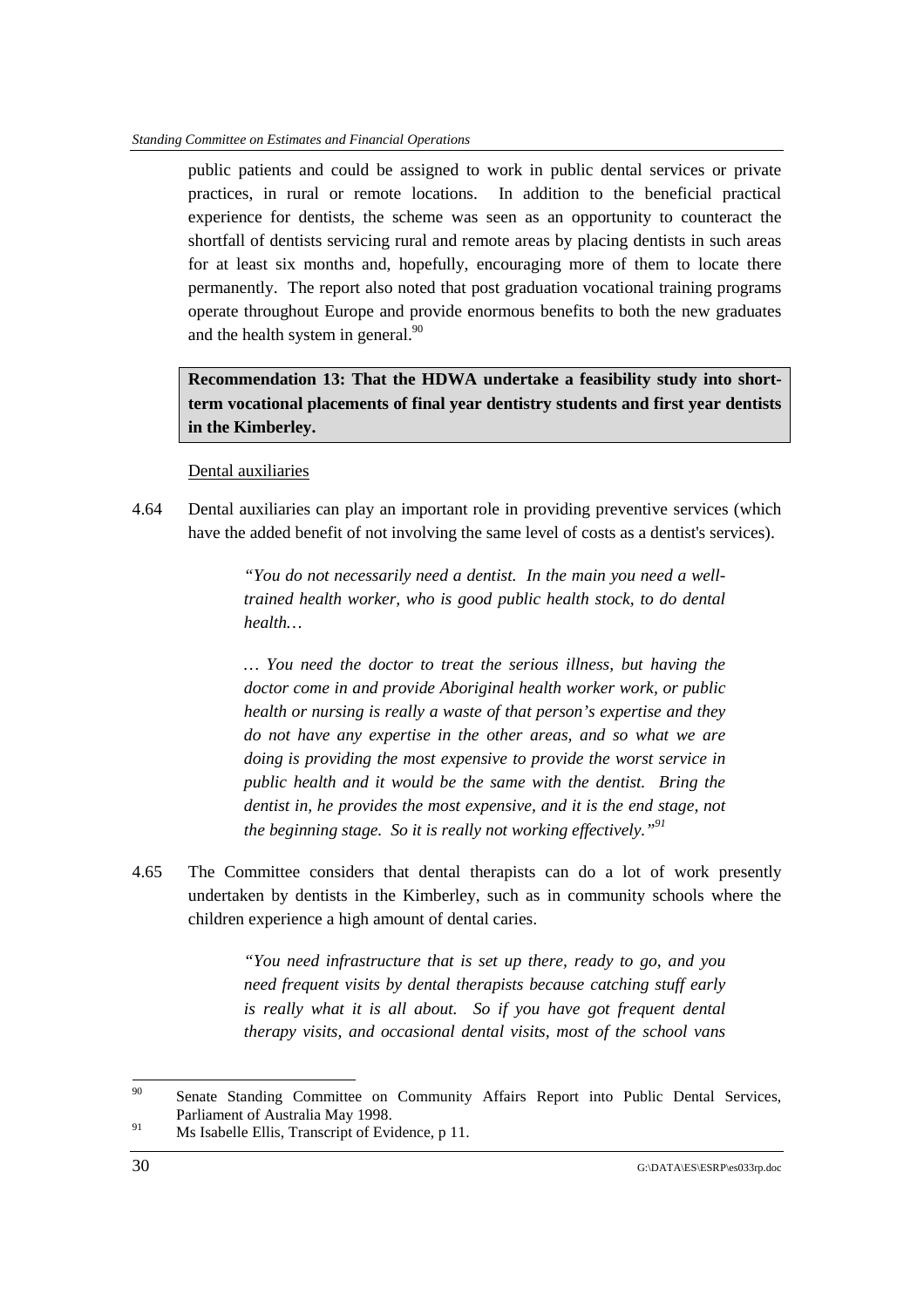*are manned by dental therapists. They provide a very good service…"92*

- 4.66 Dental therapists are specially trained health care professionals who are able to provide high quality dental care. The clinical services which can be provided by dental therapists include: examination and treatment planning; administration of local dental analgesia; filling teeth (deciduous and permanent); extraction of deciduous teeth (baby teeth); scaling teeth to remove calculus (tartar); cleaning teeth; applying fluoride to teeth; referring a child to a dentist for further specialist treatment.<sup>93</sup>
- 4.67 Currently, in the model of dentistry provided by the HDWA Dental Health Service in the Kimberley, dental therapists do not service remote area communities $94$  and are restricted to only servicing children.
- 4.68 The Committee notes the initiative of the HDWA in developing an operational framework for the proposed introduction of remote area nurse practitioners in remote areas of Western Australia. The initiative's aim is to formally extend the role that nurses fill in remote areas and to provide residents of the remote areas greater access to local health care services.<sup>95</sup>
- 4.69 The Committee is of the view that there should be an increased use of dental auxiliaries in the Kimberley, that is nurses, therapists and hygienists in order to make more effective use of their services.

**Recommendation 14: That the Health Department of Western Australia undertake a review of the role of dental auxiliaries (therapists and nurses) in providing dental health services in remote areas of Western Australia, similar to the Remote Area Nurse Practitioner Project.**

Mark Revil

**Hon Mark Nevill MLC Chairman**

**Date: November 23 2000**

<sup>92</sup>  $\frac{92}{93}$  Ibid, p 10.

<sup>93</sup> *Dental Act 1939*. 94 Mr David Neesham, Director, Perth Dental Hospital & Community Dental Services, Transcript of Evidence, September 11 2000, p 10.

<sup>95</sup> Health Department of Western Australia, *Remote Area Nurse Practitioner Project Report 2000*, April 2000.

G:\DATA\ES\ESRP\es033rp.doc 31